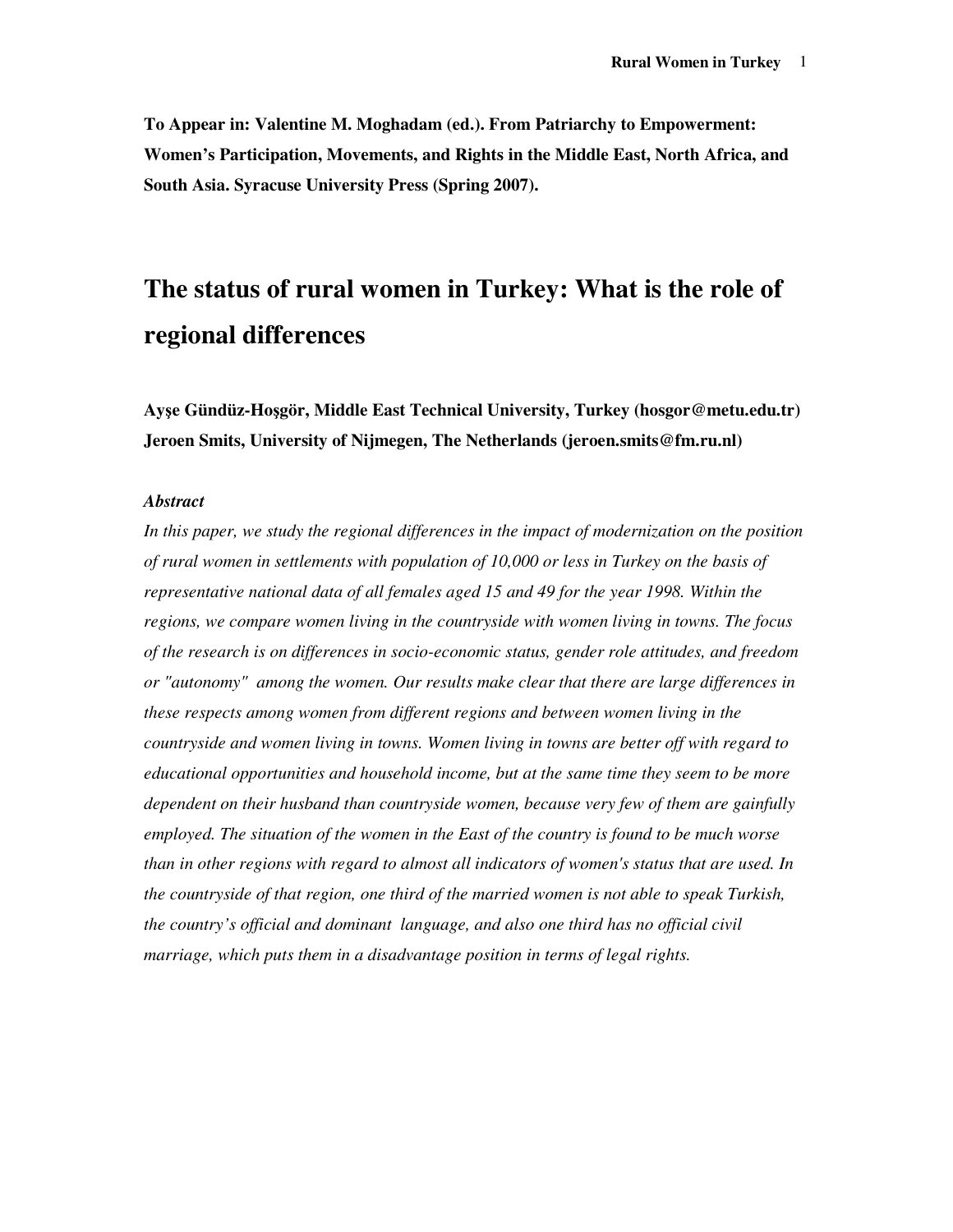#### **Introduction**

1

There has been increasing awareness that the agricultural policies in the Turkish Republic had different impacts on women and men in the countryside. The available studies indicate that women in rural areas have been affected mainly in three ways by the governmental policies: (1) through modernization in farming technology and commercial marketing, (2) through migration, and (3) through the compulsory and free primary education reforms.

Most previous research has focused on the first and the second issues. Those studies, for example, indicate that the modernization of farming technology in agriculture and commercial marketing tended to reproduce and intensify the sexual division of labor to the disadvantage of rural women. The change from traditional to modern farming tended to enhanced men's prestige and power at the expense of women's by widening the gap in the level of knowledge and training. The influence of men thus increased both within their households and within the local centers of power (Tunaligil, 1980; Azmaz, 1984; Ertürk, 1987; Ilcan, 1994). The effect of migration, on the contrary, may have been a strengthening of the position of the women. Both the early national migration and the later international labor migration to Western Europe, which began in the 1960s, were movements of male labor. For example, 91 per cent of the workers placed in a position abroad by the Labor Placement Office between 1967 and 1992 were male. As many of these men were married (SIS, 1994), a large number of married women stayed behind in rural Turkey, who had to take care of themselves and their children, though they also gained some autonomy.

The small-scale case studies on which the above conclusions were based provide little insight in the way in which the impact varied among regions. Turkey exhibits large differences across regions in level of economic development, natural resources, history and culture. Comparing the effects of the modernization process among these regions, therefore, might provide new insights in the way in which economic and cultural factors influence the process of modernization in rural areas.

In this paper, we study the regional differences in the impact of modernization on the position of rural women in Turkey, using national representative data for the year 1998. We focus on the differences among five regions of Turkey: the West, South, Central, North, and East (including Southeast) (see Figure 1).<sup>1</sup> We compare women in two basic stages of the modernization process: women living in the countryside (called from now on "country

<sup>&</sup>lt;sup>1</sup> This map illustrates six regions, West, South, Central, North, Southeast and East. However, because the data for the East and the Southeast could not be separated in our data set, in our analyses these regions are combined and refered to as the "East".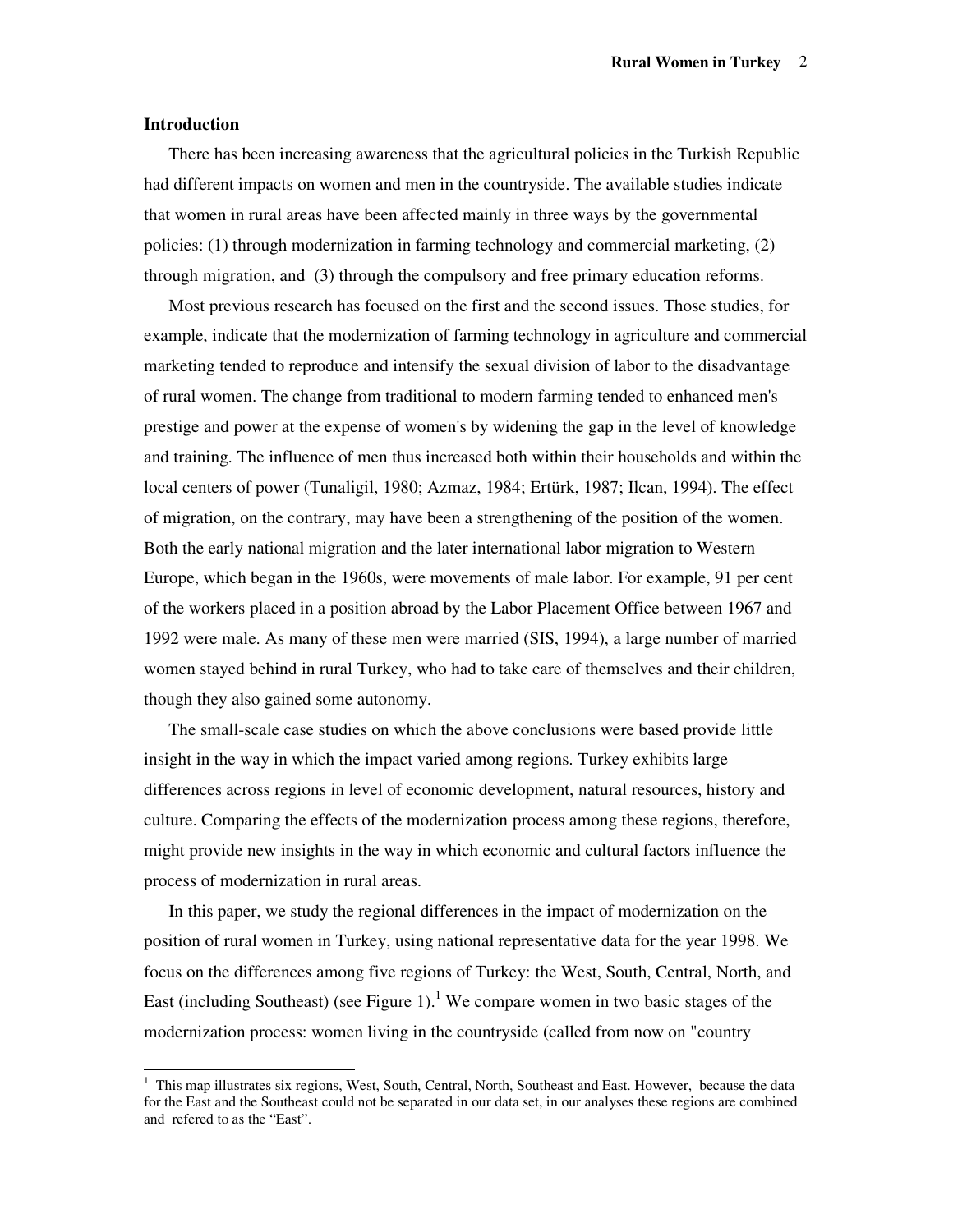women") and women living in towns (called "town women"). We focus on differences in degree of freedom or autonomy between women, as measured by a number of socioeconomic, demographic and cultural indicators. More specifically, we want to discern differences among rural women from the different regions from Turkey and within the regions between country women and town women in (1) their access to and use of education facilities, (2) their labor market positions and occupations, (3) the degree to which they reproduce patriarchal ideologies, (4) the degree to which they experience traditional norms, and (5) their attitudes towards family planning.

-----------------------------------------

-----------------------------------------

#### Figure 1 about here

 We begin with a description of the differences among the five regions of Turkey, the relevant historical developments pertaining to Turkish women, and the differences between rural women living in the countryside and rural women living in towns. To frame the paper conceptually, we also provide an overview of the most influential perspectives within the women/gender and development literature. The empirical part of the paper starts with a discussion of the data and variables, after which the results are presented. Finally, the results are summarized and discussed.

# **Regional Differences in Turkey**

The *West* is the most advanced region of Turkey. It is also the most densely populated and urbanized region, as it includes Izmir (the third largest city) and Istanbul (the country's largest city and one of the largest metropolitans of the world with around 13 million inhabitants). This region is the center of the industry, commerce and finance of Turkey. It has a dynamic economy, in which industrial activities, especially manufacturing industry, play a key role. The highly diversified and rapidly growing manufacturing industry attracts many people from the less developed parts of Turkey to the cities of the region. The driving force behind the local economy is capital investment, whether national or local private capital. In this region, the infrastructure necessary for regional development (such as roads and schooling) was build up earlier than in the other parts of Turkey. The Aegean area has a very important agrarian sector. Mechanization of agriculture and its connection to the market economy took already place here in the 1950s. Because of the favorable climate, this region produces and exports many valuable agricultural products, such as cotton, sunflower and citrus fruits. In the coastal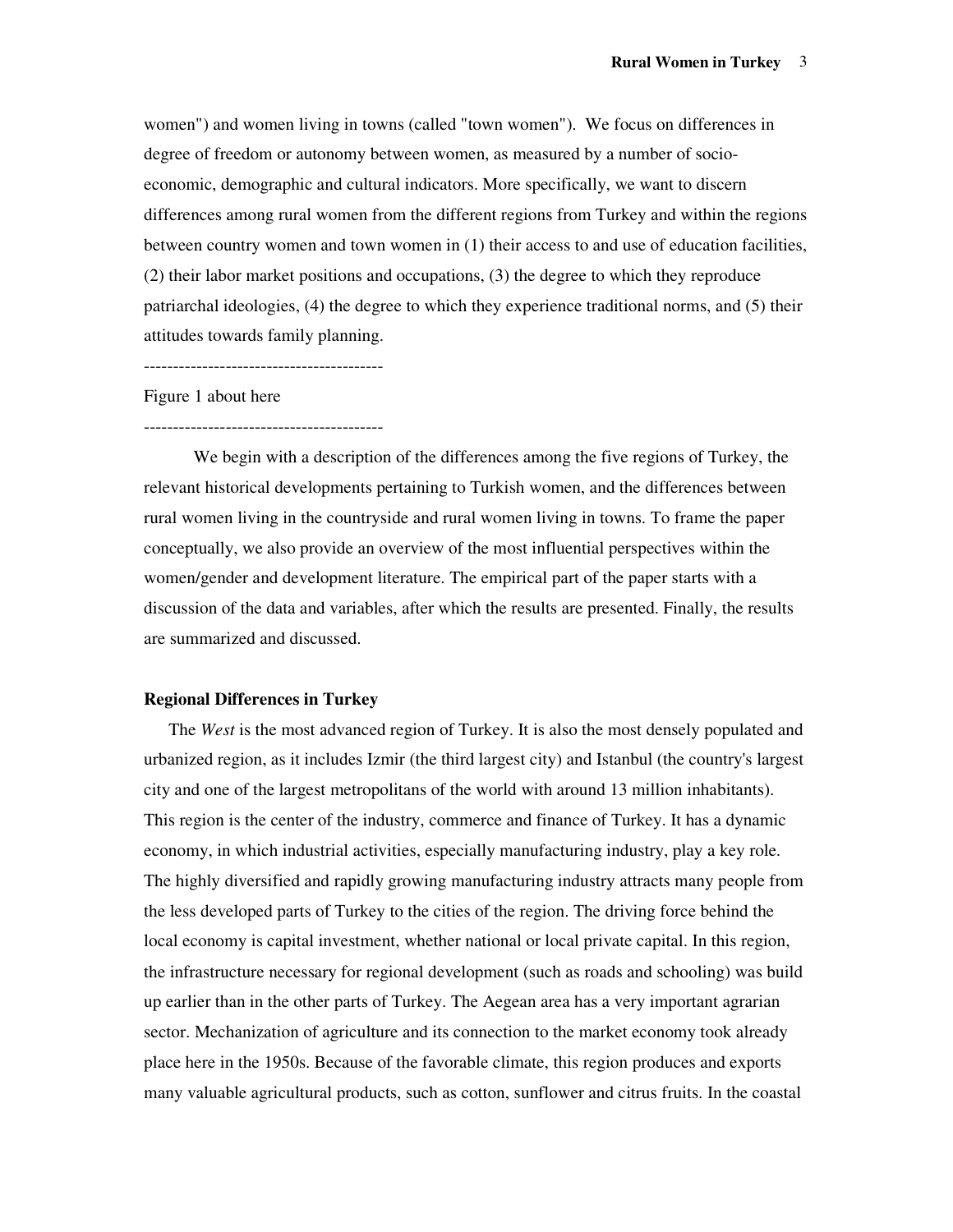areas, tourism is a booming business. Overall, the Western region contributes most to the gross domestic product of the country.

Like the West, the *South* of Turkey includes highly fertile agricultural areas as well as industrial centers, like Adana, and a growing tourist industry along the coastline, like around Antalya. Although there is some internal variation, the South is a densely populated and urbanized region, characterized by relatively high levels of per capita income. It includes a highly diversified, dynamic and rapidly growing manufacturing industry and, because of this, has experienced in-migration from the less developed parts of Turkey to its cities. In its market-oriented agriculture, a wide variety of products are cultivated, of which the cotton and citrus fruit production provide high export earnings for the region. Other distinctive features of agriculture in this region are its high level of mechanization (probably among the highest of Turkey), of tenancy (land leased out for cultivation), and of seasonal migration. The agricultural holdings in the region are relatively large. There are signs of a mild polarization of land ownership between, on the one hand, a few big landowners and on the other hand, a majority of small landholders.

In the *Central* region of Turkey, we find Ankara, the capital and the second largest city in Turkey. The local economy includes government activities and related expenditures. Another contribution of Ankara is in the area of cultural capital, as the city includes many educational institutions and Universities. With the exception of some minor industries located around Ankara, the industrial production of this region is low. The agricultural production is less diversified than in the West of the South, because the climate and geography of Central Turkey are more restrictive. The Central region includes arid grazing areas where mostly cereal (wheat and barley) is produced by mechanized agricultural techniques. Given the dry climate, husbandry is a common economic activity in the countryside of the region. Although close to the capital, the countryside of Central Turkey has no well-developed infrastructure. Within the region, there is much migration from the countryside to the larger city centers.

The *North* of Turkey has a fertile coastal area and receives much rain, although its width in some parts is only a few kilometers. The coastal area is isolated from the rest of the country by high mountains and forests. Therefore, the North was connected relatively late to the market economy and lacked infrastructural development. Within the region, substantial differences can be observed. For example, the western provinces have extensive coal reserves and were a center for mining and steel industry (like the city of Zonguldak). In the northern parts, on the other hand, the mechanization of agriculture was hindered by the geographic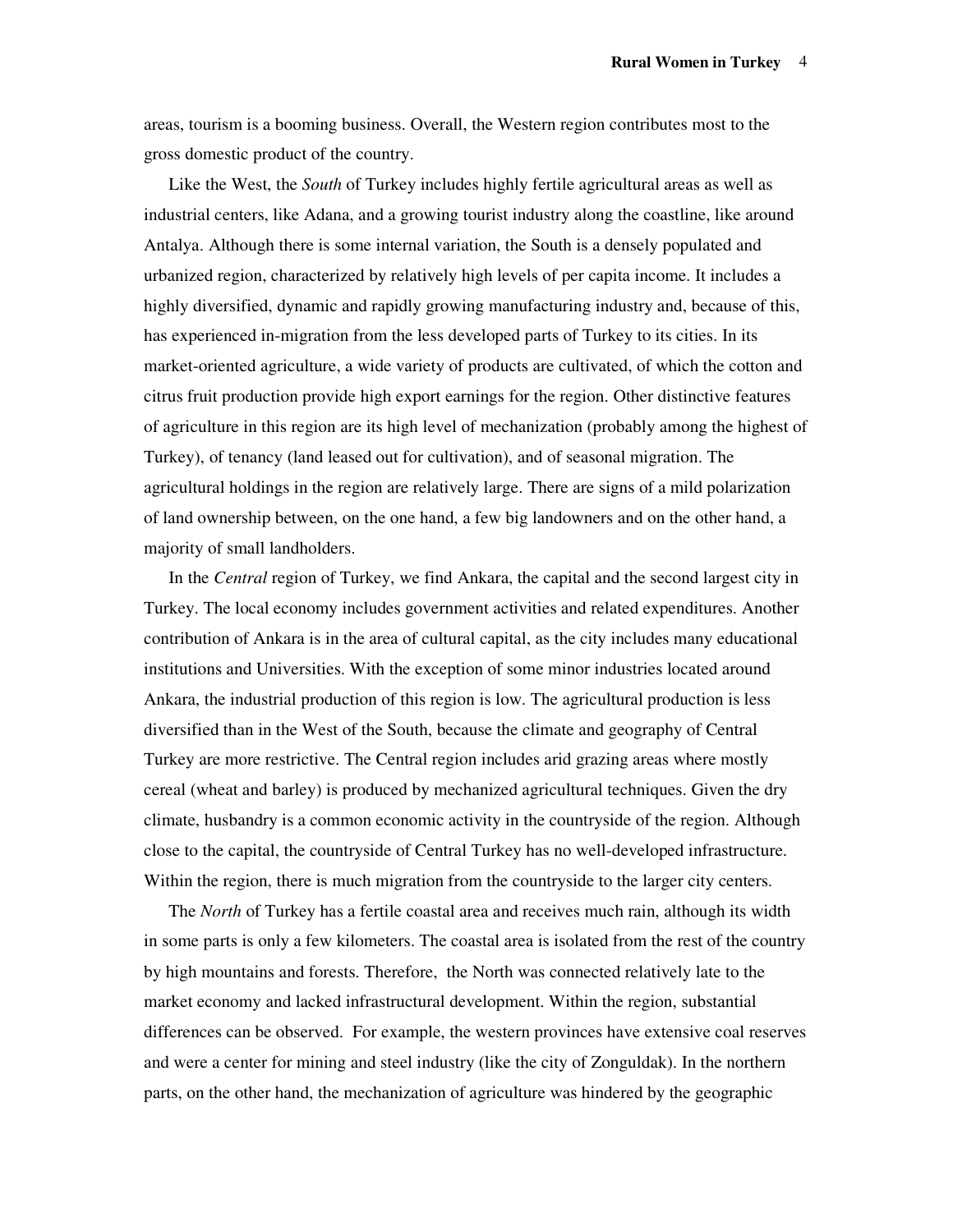circumstances and there was much out-migration of males. The women who were left behind in the region had to carry out intensive agricultural work (such as hazelnuts and tea production). The village structure in the Northern region differs much from the countryside villages in other parts of Turkey; the houses are apart from each other (especially in the northern part of the region there is no close community structure) and, because of this, the main social community is not the village itself, but rather the extended family and other relatives.

The *East* of Turkey is the least developed region of the country. It can be divided broadly into an eastern and a southeastern part. In the eastern part, the terrain is highly mountainous, and, because of this, the most important economic activity is husbandry. The winters are long and snowy and the summers are short and mild. Generally, crops are produced only for household consumption not for marketing. Wheat and maize, the most important items of a subsistence economy, are the dominant agricultural products. The average size of the agricultural holdings is small compared to other regions and the lands are mainly cultivated by the landowners. Another important feature of its agriculture is the low level of mechanization, as is evidenced by the low rate of tractor usage. In the East, the number of people living in urban areas is very low. Also the rate of population growth is low. In some parts it is even below zero, because of out-migration. Per capita income is the lowest of all regions of Turkey. The few industrial activities are mostly geared to local needs and do not play a role of significance in the local economy.

 The southeastern part shows similarities with the eastern part in terms of lack of industrialization and infrastructure. In the Southeast, the villagers live either in the high mountains or at plains. The climate is rather unfavorable (very hot summers and very cold winters). In the mountains, the majority of the villagers own the land on which they work, whereas on the plains the tribal leaders or "Aghas" own the land. Until recently, an important characteristic of the villages in this region was their tribal structure and most people lived under the authority of their religious leaders (Sheiks). Because of economic insufficiency, the region experienced high levels of internal migration to the larger cities. In some regions (especially in Diyarbakir) this migration process was strengthened in the last decades as a result of the conflict between the Kurdish Worker Party (PKK) and the State's security forces. The Southeastern Anatolian Development Project has begun to improve the economy of the region and there are plans to stimulate the agricultural development further through irrigation and hydroelectric power. In this way, it is also hoped to reverse (or at least to bring to a halt)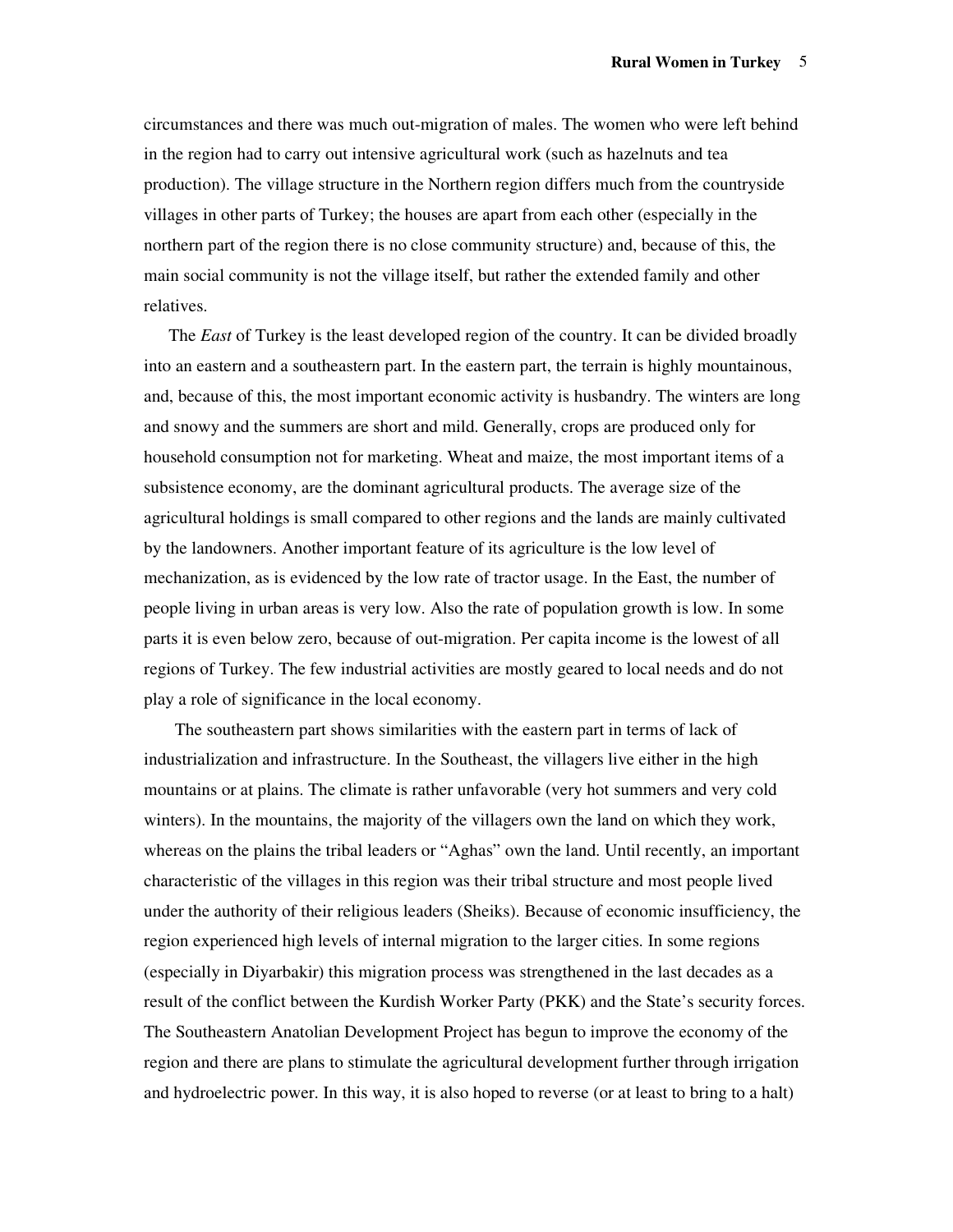the migration flow from this region to the rest of the country. However, at the moment the region is still very poor in terms of agricultural production.

# **The position of women in Turkey**

 Since the establishment of the Turkish Republic in 1923, the state has been concerned with the economic and social development of the country. To that end, the Kemalist regime implemented a number of legal and social reforms in the first two decades of the Republic. In 1924, the Caliphate was abolished and by 1926, the Sheria, the religious law, was replaced by the secular Civil Code, which was adopted from the Swiss Civil Code. The laws in the new Civil Code established women's rights in the areas of marriage, divorce, inheritance and property ownership. Family law made polygamy and marriage without the agreement of the partners illegal and civil marriage was made the only legally valid form of marriage, while religious marriage remained as an additional option to those who are married by civil authorities; the minimum marriage age was raised to the legal age of majority (18) for both sexes; "consent of both parties" was made a requirement for a valid marriage; divorce by repudiation was prohibited; equal inheritance rights to men and women as well as the women's right to freely own and dispose of property were granted as fundamental consequences of the secular civil legislation that was adopted. In addition, the principle of "equal pay for equal work regardless of sex" was recognized and women were actively encouraged to have higher education and careers. Women received the right to vote in municipal elections in 1930 and to vote and stand for election in municipal and national elections in 1934 (Browning, 1985).

 The introduction of the new legal framework was intended to transform the nation into a secular, "modern", and industrial state. Women were considered central to the success of the new secular and modernizing ideology. For this purpose, they had to be freed from the traditional Islamic values, because Islam and women's rights were considered to be incompatible. "State feminism", therefore, supported women's rights and encouraged education and employment of women (Moghadam, 1993).

To increase the schooling opportunities for women, several measures were taken. Early on, co-education was established at the primary and university levels (Tan, 1981). Families were obliged to send their daughters to primary schools, and compliance was monitored by the Ministry of National Education. Although these Kemalist measures opened up new doors for women, the system provided limited opportunities for rural women, and especially for the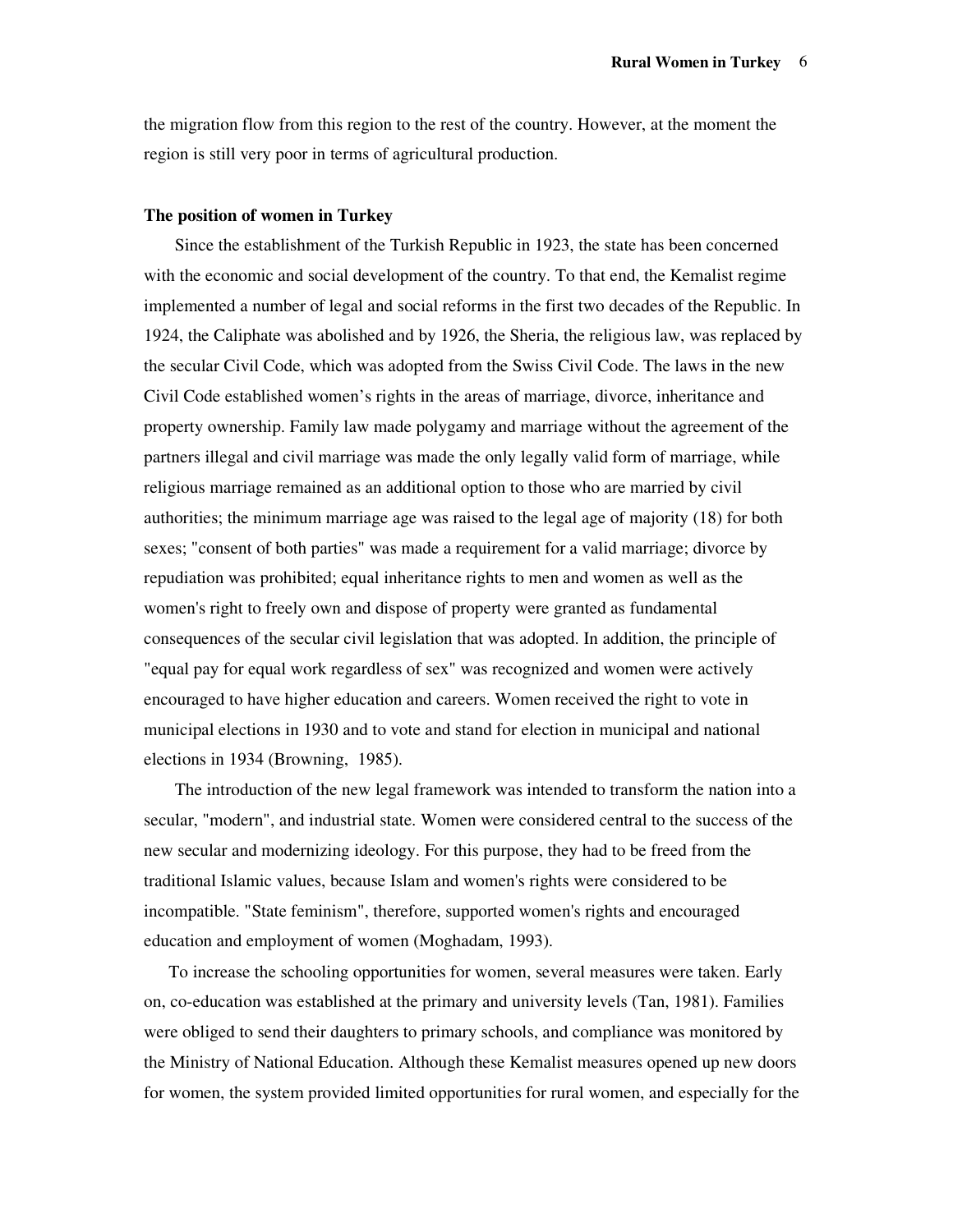women who were living in the East and South-East, where the modernization attempts were blocked by the religious and ethnic tribal leaders. Those women also had (and many still have) another disadvantage: they were speaking their local languages at home and this meant that the ones who did not attend school missed the opportunity to learn the principal language of the country, which is Turkish. To this day, about a quarter of the Kurdish and Arabic women of Turkey are not able to speak Turkish and are dependent on their male household members (who almost all speak Turkish) for information about Turkish society and their legal rights (Smits & Gündüz-Hoşgör, 2003).

#### **Theories on women and development**

Research has shown that the impact of development -- or lack of development – differs between men and women. In their attempts to answer the question whether development improves the relative status of women in "Third World" countries, social scientists have focused on economic, social and cultural transformations. Two major theoretical perspectives have emerged: the modernization approach, called "Women in Development" (WID) and the Marxist-inspired perspectives known as "Woman and Development" (WAD) and "Gender and Development" (GAD) (Rathgeber, 1990).

The WID approach is closely related to Western liberal feminism and modernization theory and does not necessarily address the existing gender structures. It assumes that development leads to female liberation by involving women more in social and economic life. According to Giele (1992:5) the factors that the WID approach considers as most crucial for gender equality are: (1) a technologically advanced or industrial economy; (2) a kinship system based on a nuclear rather than the extended family; (3) a democratic state and an egalitarian class structure; (4) a secularized religious tradition or world view. The classic WID approach views women's relative "backwardness" as a function of traditional attitudes and simple technology. As industrialization (along with urbanization) leads to more educational facilities**,** job opportunities, and social services, it is considered to be a major factor leading to the improvement of the status of women. In other words, economic development brings female liberation by integrating them more into economic life through education**.** 

The more recent evidence indicates that *values* are part of what needs to change in order for the society to become modern. Instead of arguing that cultural values derived from developed nations bring modern ideas conducive to development, the recent "culturalist" modernization perspective argues that modernization involves both modern and traditional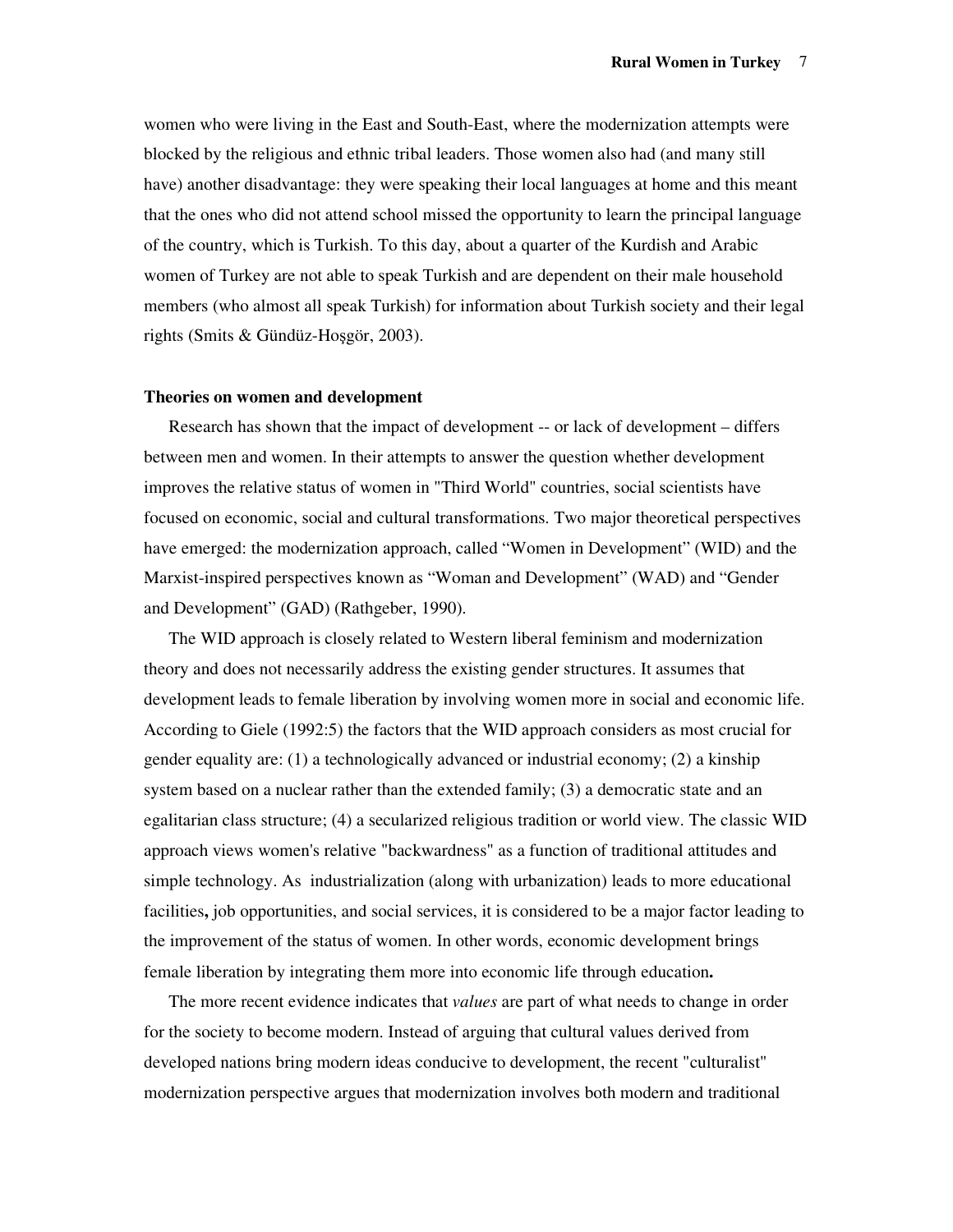values. This acknowledgement of the importance of cultural factors is an important strength of the WID approach (Kandiyoti, 1977, 1984, 1988; Berik, 1987; Afshar, 1985; Moghadam, 1992). These studies indicate that the expansion of paid employment has bypassed rural women in, for example, Turkey, Iran and Afghanistan, and denied them the opportunity to take control over their lives (as the earlier WID approach would predict). Both "classic patriarchal" and "Islamic-patriarchal" control persist.

A major weakness of the WID approach is its lack of focus on structural variables and relations of production. The importance of these "material" factors is much more acknowledged by the Marxist-oriented approaches to the position of women in the developing world, which point that development may affect men and women of the same class in different ways (Boserup, 1970, 1977; Saffioti, 1978; Safa, 1983; Ward, 1984; Joekes, 1987; Finlay, 1989; Taplin, 1989; Moghadam, 1992). Within this group, the WAD approach focuses on the economic roles of women. However, this approach focuses mostly on class divisions and tends to ignore the domestic roles of the women at home. These roles are better addressed by the GAD approach, which involves a detailed review of the intersection of household and public structures to discover "why women have systematically been assigned to inferior and/or secondary roles" (Rathgeber, 1990: 494). According to this socialist-feminist approach, the oppression of women will only stop if women participate in non-home economic production -- under conditions of equality between the sexes -- and men are more involved in household activities (Rathgaber, 1990).

According to both Marxist approaches, gender inequalities emerge from and reinforce the relations of production. During the transitional (early) stages of development, the economic and social marginality of women increases, partly because they reproduce the labor force and consequently are less involved in earning wages themselves. In later stages, women contribute to the economic development as cheap laborers. Both WAD and GAD see the disadvantaged position of women as being to a large extent caused by their lack of access to critical resources. Both approaches also acknowledge the importance of patriarchal ideologies and structures for placing the women in a subservient position at home and in the work place. To enhance the status of women in development, therefore, they consider it necessary that those women get better access to critical resources and that patriarchal ideas be undermined.

Both the WID approach and the Marxian approaches start with economic factors and the work that women do. They examine the work of women, both at home and in the labor force, and also the needs of families and employers. Both perspectives come to the conclusion that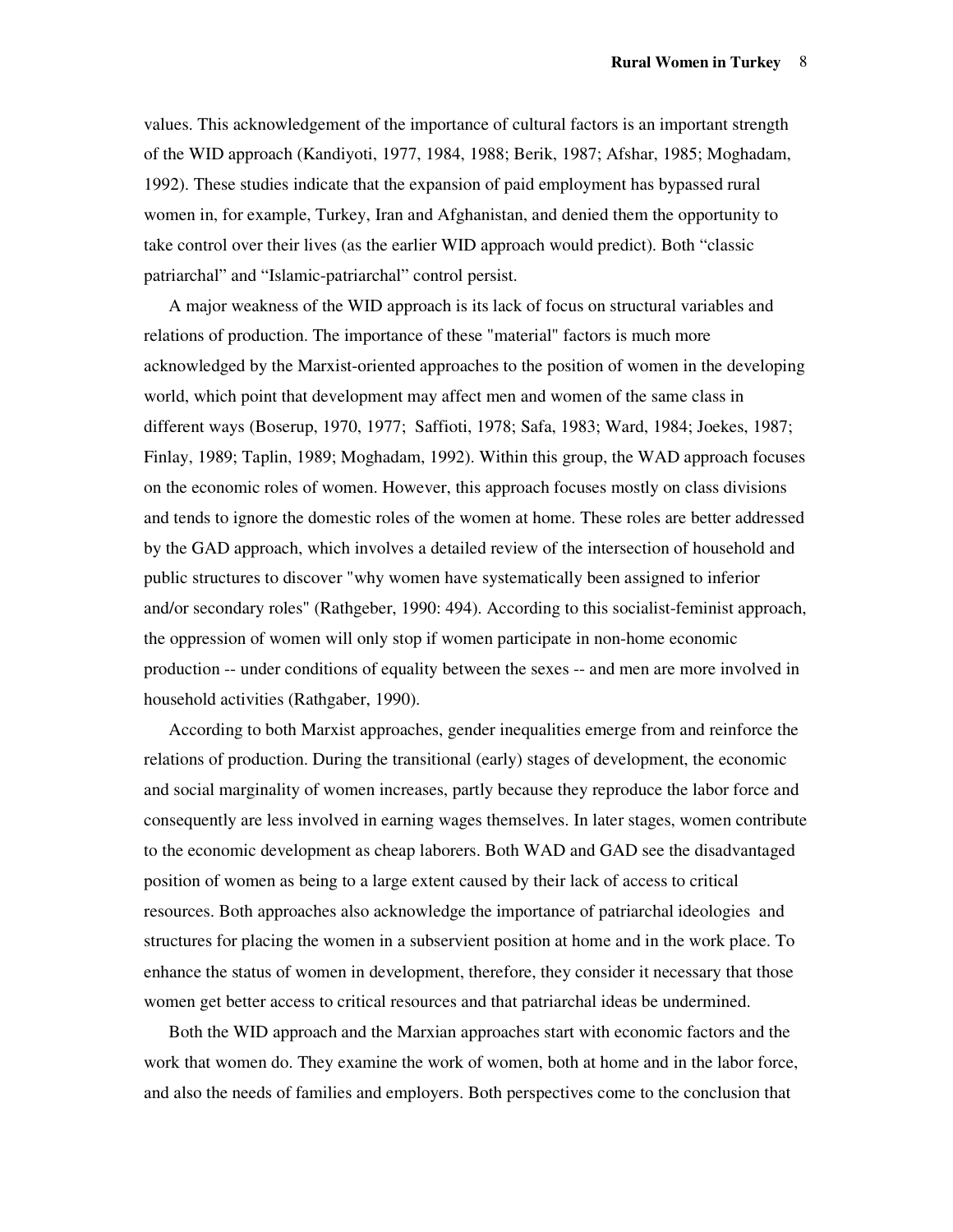the domestic mode of production in which women exchange their unpaid domestic services for their upkeep is the origin of patriarchy, which within feminist literature is generally defined as a dual system in which men oppress women and men oppress each other (Mackie, 1991). However they differ in their view on the basis of patriarchy: according to WID it is culturally based whereas according to WAD and GAD it is materially based (Gündüz-Hoşgör, 2001).

None of the approaches provides a complete analysis of the relationships between womengender and development. Following Portes (1980) who suggests that in the development literature there are convergences between the modernization and Marxist theories, we combine "structuralist" concepts from WAD and GAD with "cultural" concepts from the WID approach to derive hypotheses about the evolving status of women in different regions of Turkey.

#### **Differences between town and countryside**

There are marked differences in the lives of rural women and the degree of mobility and autonomy they experience. Women living in the small villages of the countryside generally have more freedom of movement and greater access to public space, as long as they stay within the borders of their own villages. As the WAD and GAD approaches suggest, this is related to their mode of production. Women in villages work in the fields and/or in the barns from spring to the end of autumn. In some regions, they do outside domestic activities together, like washing clothes, baking bread or preparing food for winter. They also may get together in front of their houses as leisure time activity.

In the towns, the freedom of women is more restricted. Town women are generally marginalized from economic activity – as many of them are housewives -- and their access to the public space is much more limited. For example, the daily shopping activities are carried out mostly by men. Patriarchal control is stronger over town women than over village women, which may be related to the strength of the social norms within the issue of migration from countryside to the towns. Because women represent the honor of their families, their interaction with outsiders tends to be limited when they migrate to an unfamiliar environment. This argument also applies to young women. However, in contrast with the older women, living in a town may have a major advantage to the younger ones: the educational facilities and hence the opportunities to become economically independent generally are much better in the towns.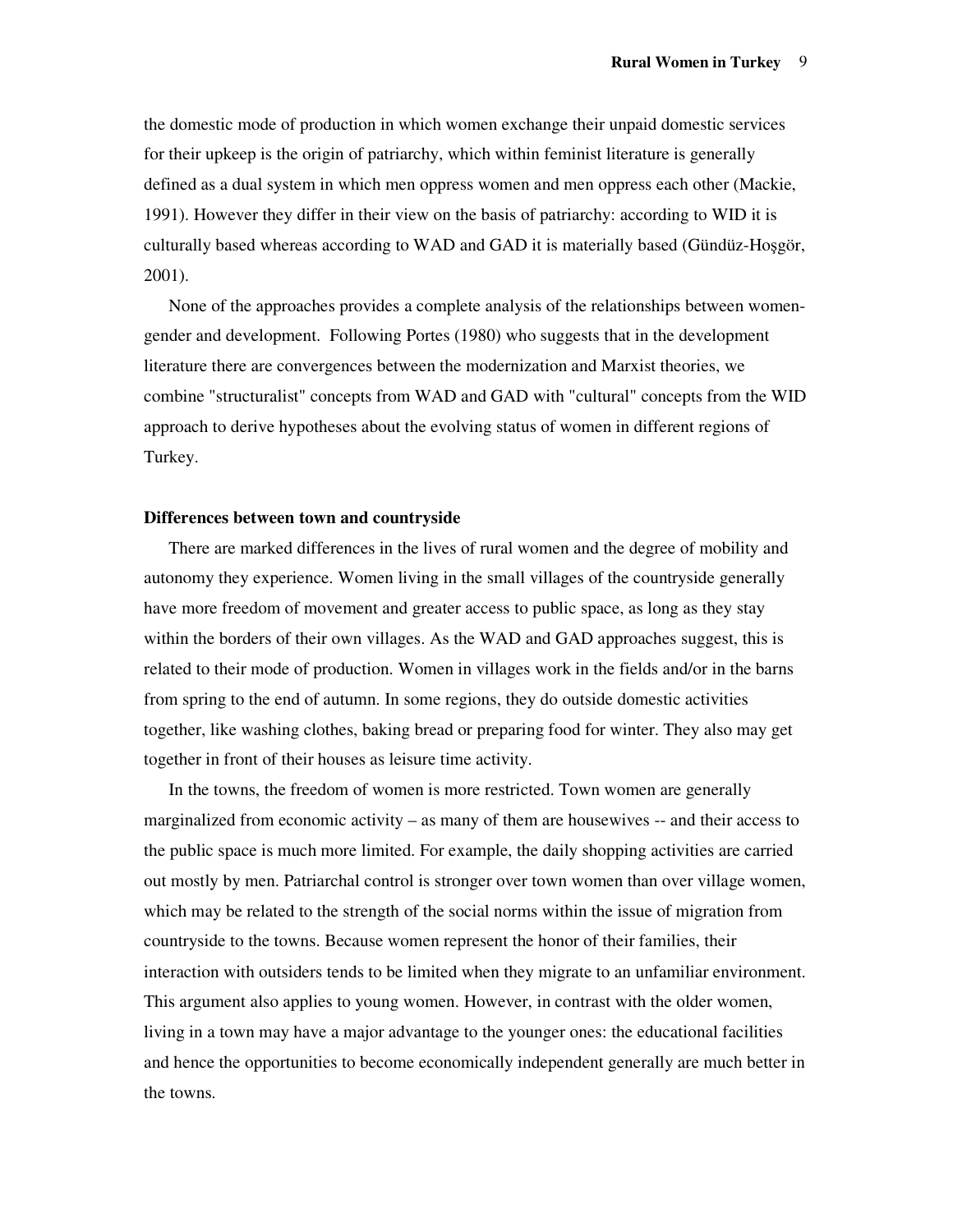#### **Data and methods**

We use data from the 1998 Turkish Demographic and Health Survey (TDHS). This survey is part of the demographic and Health Surveys (DHS+) program which provides data and analyses on the population, health, and nutrition of women and children in developing countries (DHS+, 2003). The DHS+ surveys use nationally representative samples of households and consist of at least a household survey and a women's survey. In the current paper, we use the data from the TDHS women's survey. The females in the data set are a representative sample of all females aged 15 to 49 in Turkey. The males for which information is available are the husbands of married females. The total number of married women in the data set is 6,152.

#### *Variables*

In this paper, rural women are defined as women living in settlements of 10,000 or less inhabitants. On the basis of the TDHS definition they are divided into "town-women" and "countryside-women". The five regions we distinguish include the following provinces: (1) *WEST*: Edirne, Istanbul, Kirklareli, Tekirdag, Balikesir, Kocaeli, Sakarya, Canakkale, Bursa Yalova Izmir, Denizli, Manisa, Aydin; (2) *SOUTH*: Mugla, Burdur, Isparta, Antalya, Hatay, Adana, Icel, Gaziantep, Kilis, Osmaniye; (3) *CENTRAL*: Cankiri, Corum, Yozgat, Tokat, Amasya, Bilecik, Eskisehir, Usak, Kutahya, Afyon, Ankara, Kirsehir, Nevsehir, Bolu, Konya, Kayseri, Nigde, Aksaray, Karaman, Kirikkale; (4) *NORTH:* Trabzon, Rize, Giresun, Ordu, Artvin, Samsun, Kastamonu, Zonguldak, Sinop, Bartin, Karabuk; and (5) *EAST:* Mardin, Diyarbakir, Siirt, Hakkari, Bitlis, Van, Batman, Sirnak, Kars, Bingol, Agri, Mus, Erzurum, Ardahan, Igdir, Sanliurfa, Malatya, Adiyaman, K.Maras, Sivas, Tunceli, Elazig, Erzincan, Gumushane, Bayburt (TDHS, 1999).

Besides "urbanization and "region", a number of other variables are used. *Socio-economic characteristics* are educational level and literacy of the woman, whether she is employed, her occupation, her husband's education and occupation, and the household income. *Sociocultural factors* are whether or not the woman speaks Turkish, reads a newspaper at least once a week, or has always lived in the same place.

*Gender role attitudes* of the women are measured with dummy variables indicating whether  $(1)$  or not  $(0)$  she agrees with the following pronouncements: "Important decisions should be made by men", "Men are wiser than women", "Women should not argue with men",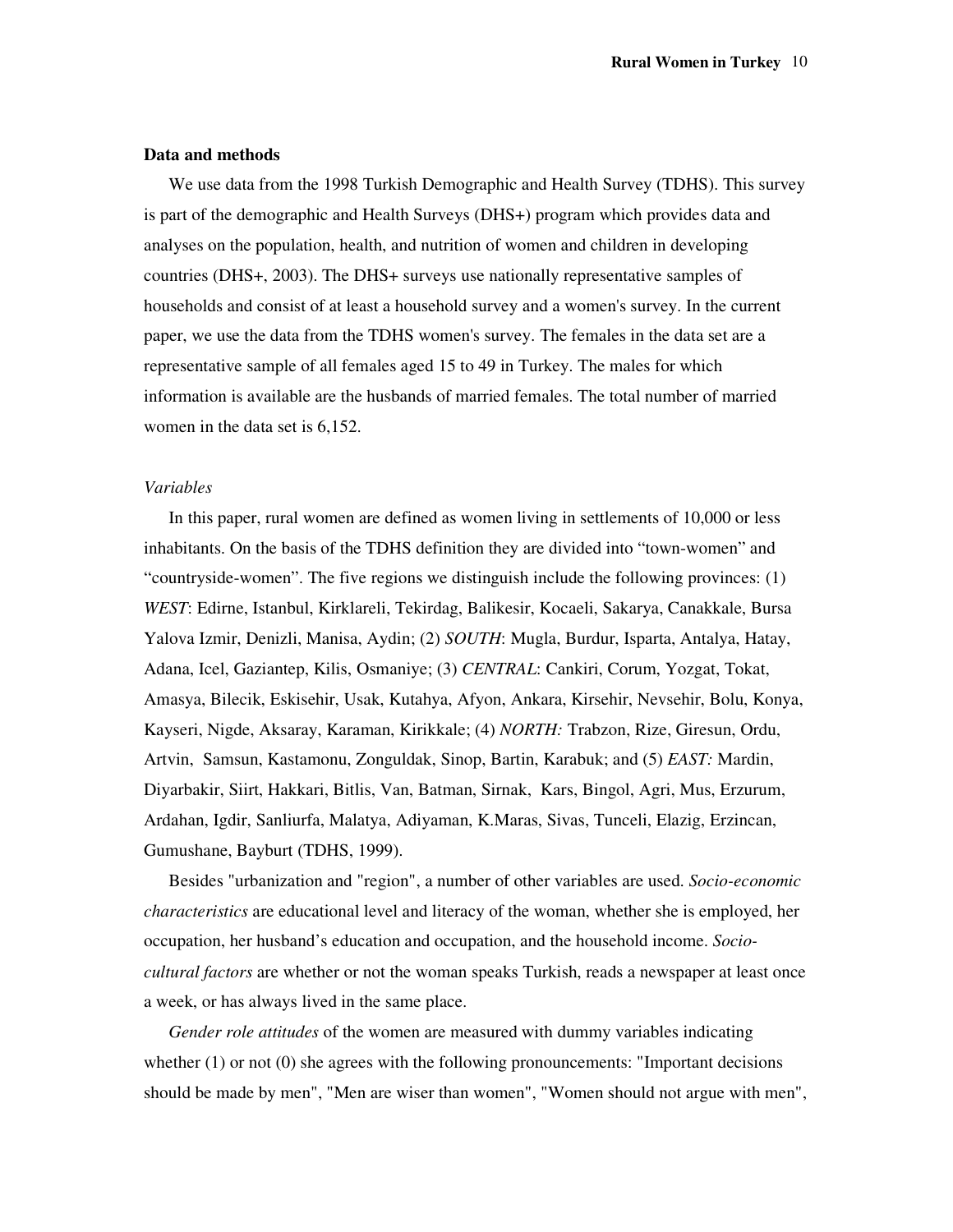and "It is better for a male than for a female child to have education." As *traditionality of marriage variables*, dummies are used which indicate whether (1) or not (0): the woman married before age 16; there is a blood relationship with the husband; the marriage was arranged by the family; there was a bride price paid for the marriage; and there was only a religious marriage ceremony.

*Family planning* issues are measured with dummy variables indicating whether (1) or not (0) the women approve of family planning, consider family planning to be against religion, use no family planning, have five or more children, would be unhappy if they would become pregnant, want more children than their husband, find family planning info in high schools acceptable, have husbands who approve of family planning, and have husbands who want more children than they want themselves.

Part of the marriage and gender role variables is used to indicate whether the women grew up in traditional/patriarchal families. We expect women who were under age 16 when they married or when they had their first child, women with five or more children, women who have a blood relationship with their husband, women whose marriage was not arranged by themselves, women for whom bride price was paid at their marriage, women who had only a religious marriage ceremony, and women who agreed with the traditional gender role pronouncements to have a higher probability of being raised in a traditional/patriarchal family than other women.

#### **Results**

Table 1 shows that, overall in Turkey, almost 35 per cent of the women in the countryside has not completed primary education. This figure drops to 25 per cent for the towns. This indicates that women in towns have more chance to go to school than women in the countryside. The proportion of countryside women who did not complete primary education is highest in the East (64 percent) and lowest in the West (16 percent). Thus, the women in the East seem to be the most disadvantaged group in terms of access to formal education.

-----------------------------------------

# Table 1 about here

# -----------------------------------------

There are also substantial differences among the regions in terms of reading easily. Again the women in the Eastern countryside are the most disadvantaged group, followed by the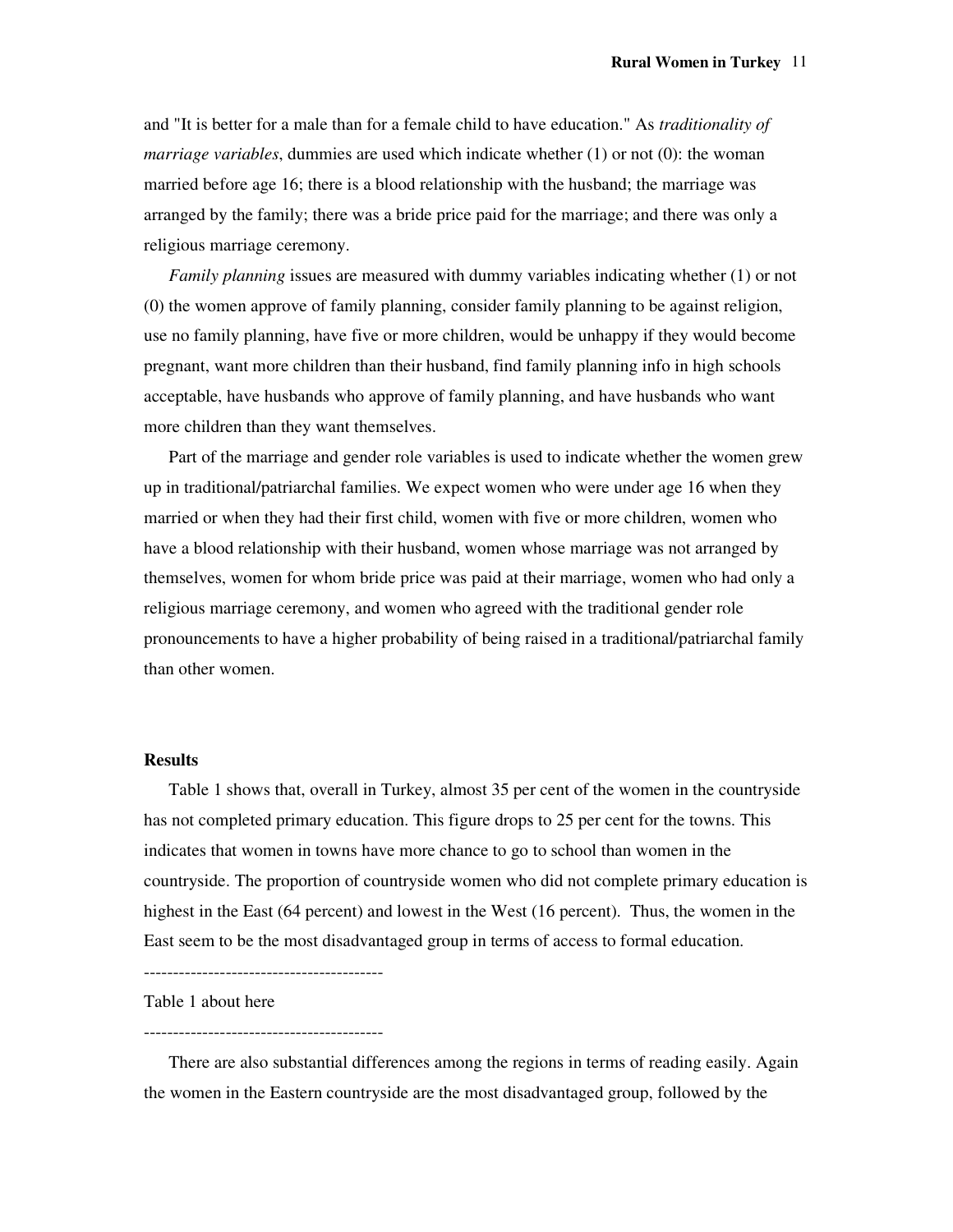women from the Eastern towns. In fact, there are considerable differences between this region and the rest of the country. With regard to education, the most surprising figures are those of the countryside women in the North. Even though the settlements of the houses in some parts of this region are not only apart from each other but also from the schools, the female literacy rate is even higher than in the South and the Center of Turkey. Identifying the factors behind this requires further analysis, which is not the focus of this study.

Regarding participating in the labor force, Table 1 makes clear that women in the towns are economically more marginalized than women in the countryside. In the countryside, 47 percent of all women are housewives, against 70 percent in the towns. Only in the East, the percentage of countryside women who are housewives is not much lower than in the towns.

 Of the country women with a job, only 16 percent are engaged in nonfarm activities. In the towns, this percentage is 53 percent. If we take into account that in the towns only 30 percent of the women are employed, this means that no more than 15 percent of the town women have a nonfarm job. This result makes clear that in the rural areas of Turkey there are very little non-agricultural employment opportunities for women. Only in the more industrialized Western and Southern regions of Turkey, the situation seems to be better, with about 70 percent of the employed town women engaged in non-farm employment.

In all regions, the educational level of married men is considerably higher than that of their wives. The difference is lowest in the West, where 16 percent of the countryside women have less than primary education against 11 percent for the countryside males. In the East, however, the respective figures are 64 percent for the women and 28 percent for the males. This educational difference between husbands and wives may result in more dependency of women on their husbands.

A similar difference pattern between men and the women also exist in terms of occupations. Especially in the towns, husbands are occupied much more in non-farm economic activities, whereas a large part of the employed women continues to be engaged in agriculture, where their work often is considered as unpaid family work. In the towns the proportion of men employed in nonfarm occupations is 90 percent for Turkey as a whole whereas the proportion of women is 53 percent (of the 30 percent of women which is gainfully employed). Comparable differences are found in all regions.

These figures indicate that in the early stages of social development, men enter nonfarming economic activities much easier than the women, who are either marginalized (become housewives) or continue to exchange their labor as use value in the sector of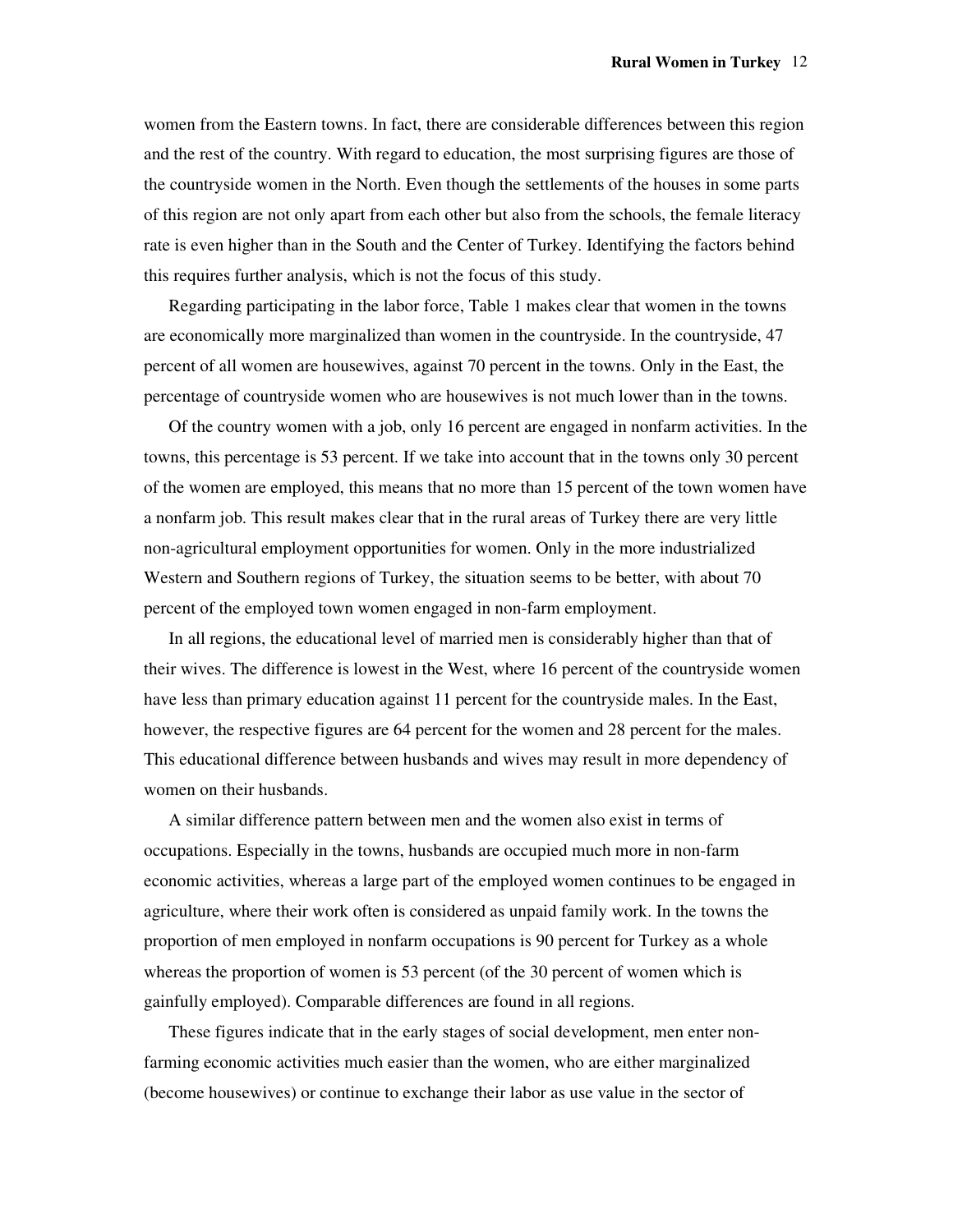agriculture. This might be partly related to the low educational level of women, or even to the non-ability of speaking Turkish for ethnic women. But, generally speaking, these figures are in line with the WAD and GAD argument that women are marginalized during the early stages of social development.

 The figures on household income make clear that in all regions the proportion of households with an income below 50 million Turkish Liras is substantially higher in the countryside than in the towns. Surprisingly, the proportion of countryside households with a low income is in the North lower than in the countryside of any other region of Turkey and the towns of the North rank second in this respect after the towns in the Western region.

 In the East of Turkey, still a substantial number of women are not able to speak the dominant Turkish language. In the countryside this proportion is almost 33 percent. Very few women in this region read newspapers, but this seems not in the first place a language problem, because in the rural areas of the other parts of Turkey there are also very few women who read a newspaper once a week. With regard to geographic mobility, almost half of the respondents in the countryside of all regions declared that they always had lived in their villages. Women in the towns are much more mobile than women in the countryside. The highest geographic mobility is observed among the town women of the North.

## *Gender Role Attitudes of Women*

The results for the questions on the gender role attitudes of the women are striking. In all of the regions about half of the countryside women agrees with the statements that "important decisions should be made by men" and "men are wiser than women" (Table 2). In terms of the argument "women should not argue with men", the percentage is even higher (63 percent). Only with regard to the statement that "it is better for a male child to have education" the proportion of women who agree is much lower (37 percent).

Table 2 about here

-----------------------------------------

-----------------------------------------

Among town women, the proportions of women who agree with the statements are clearly lower than in the countryside. Still, about 30 to 50 percent of the women in the towns agree with the first three statements. These figures make clear that the women themselves play a central role in the reproduction of the patriarchal ideology to the next generations. The fact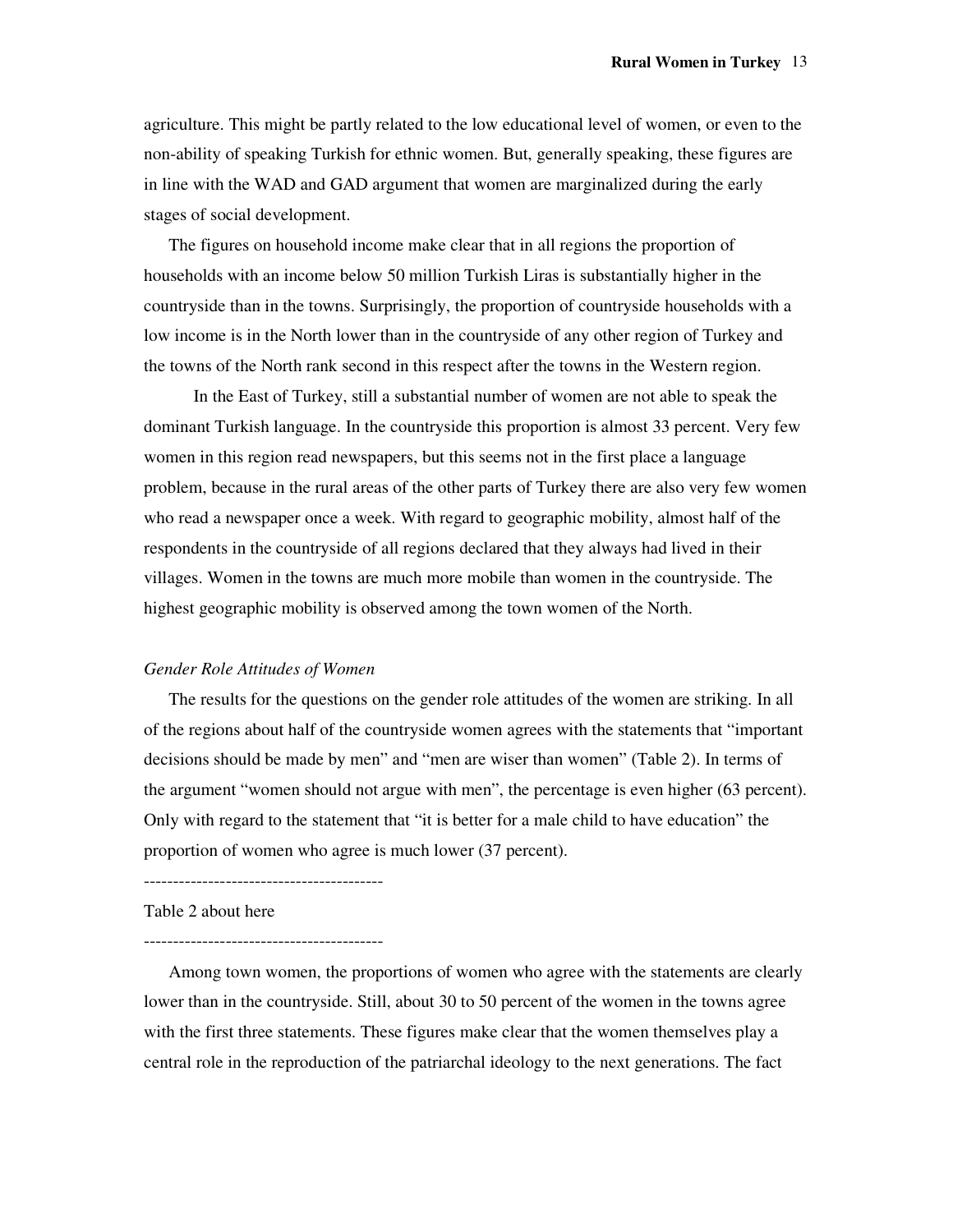that substantially fewer women agree with the statement about the education of female children might be interpreted as a relative success of the Kemalist educational reforms. *Traditionally in Marriage* 

In Table 3, we observe that getting married below age 16 is mostly experienced by countryside women in the Eastern region. Similarly, among those women there is much more often a family relationship with the husband, bride money payment, or only a religious marriage than in the other regions. The last point, "only having a religious marriage ceremony" almost lost its importance in the countryside of the West and North (2 percent and 4 percent, respectively) and was reduced to about 10 percent in the countryside of the Center and South. This can be interpreted as a considerable improvement, because women who have no civil marriage have no legal inheritance rights. Unfortunately, the figures make clear that in the countryside of the East this unfavorable situation is still a daily truth for one third of all married women. For all indicators and regions, traditional relations within marriage are stronger in the countryside than in the towns.

-----------------------------------------

Table 3 about here

-----------------------------------------

# *Family Planning*

In terms of some of the family planning indicators, we observe similar differences as we found for the other indicators between the regions East and West (Table 4). A striking difference is related with the number of the children. In the countryside of the West, only 12 percent of the women have five or more children, whereas in the countryside of the East this is the case with 41 percent of the women. In the towns of these regions these percentages are 5 and 29 respectively. We also observe that in the West more families are using a family planning method. In spite of these contrasts, the large majority of the respondents in both regions approves of family planning and finds teaching family planning at the high schools acceptable.

-----------------------------------------

Table 4 about here

-----------------------------------------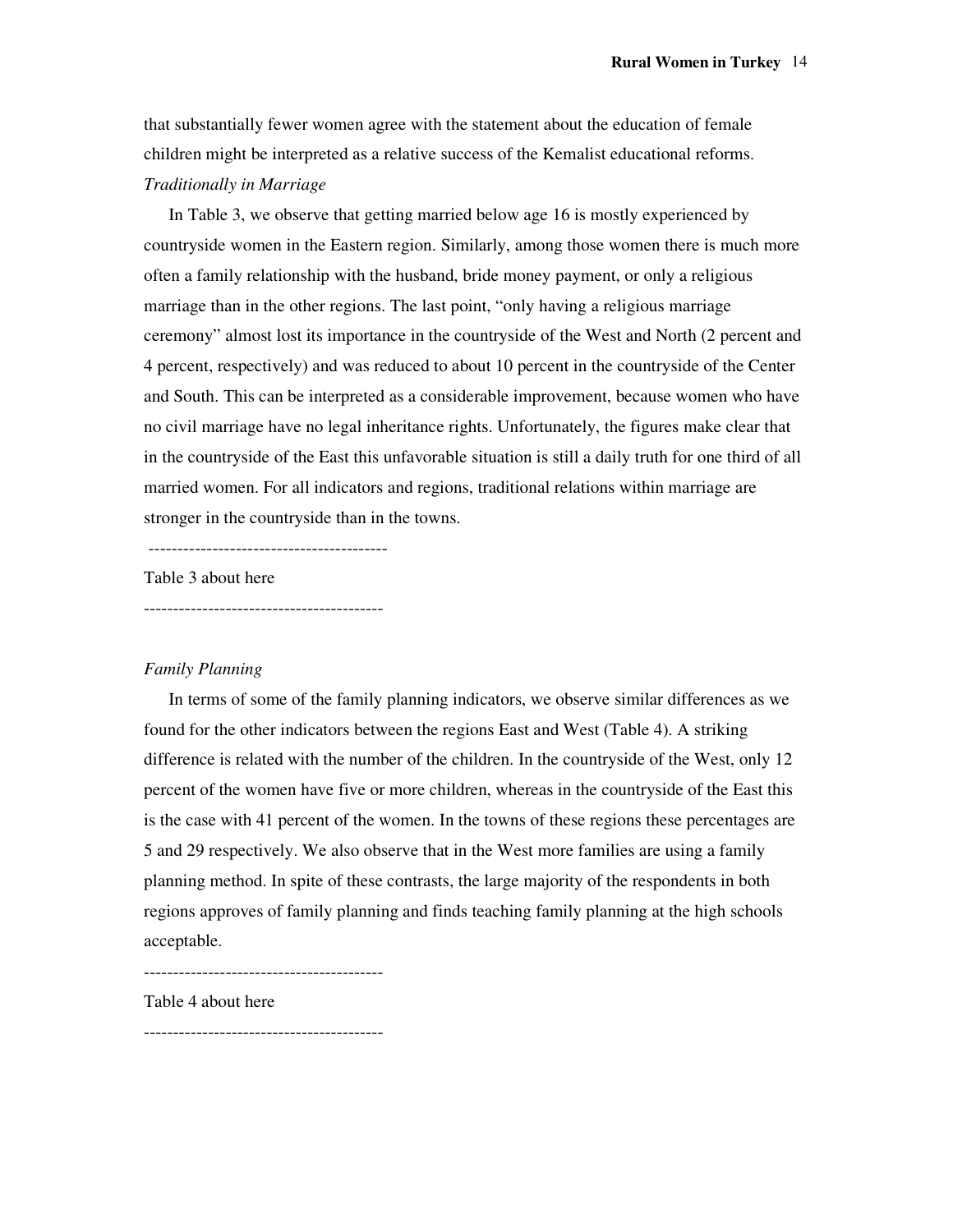A final interesting finding is that in the countryside of the North only 17 percent of the women considers the use of family planning as being against religion, which is even a little less than in the West.

#### **Multivariate Analysis**

The results presented so far show that there are important differences among regions and between countryside and towns for almost all of the variables studied. However, because many of these variables may be related to each other, the presented percentages do not show us which of the factors are more important and which are less important in explaining the regional differences in, for example, the adherence to traditional values among women. The fact that in the East more women agree with the traditional gender role statements may for example be related to their lower educational level, their more traditional family background, to poverty, or to the fact that they are more controlled by their family. It is, therefore, possible that when these characteristics are controlled for the differences in traditionality of gender role attitudes among regions and between towns and countryside disappear.

 To gain more insight into this, we conducted a multivariate logistic regression analysis in which the simultaneous effects of all relevant factors were studied for two indicators of traditional gender role attitudes: whether or not the women agree with the statements "Important decisions should be made by men" and "It is better for a male than for a female child to have education".

Table 5 about here

-----------------------------------------

 The results of these analyses are presented in Table 5. For both dependent variables, two models were estimated, Model I with only the region and urbanization variables and Model II with all the relevant variables. To keep things simple, we interpret the logistic regression coefficients in Table 5 only in terms of their sign, their size, and whether they are significant or not. For both statements, Model I shows that women living in towns agree significantly less than women living in the countryside. For the statement on "important decisions", women in the West agree significantly more than women in South, East and Central Turkey. For the statement on "female education" women in the West agree more than women in the East and North. Thus, as expected, women in the countryside and women in the East tend to accept the traditional gender role attitudes more often than women in the towns and women in the West.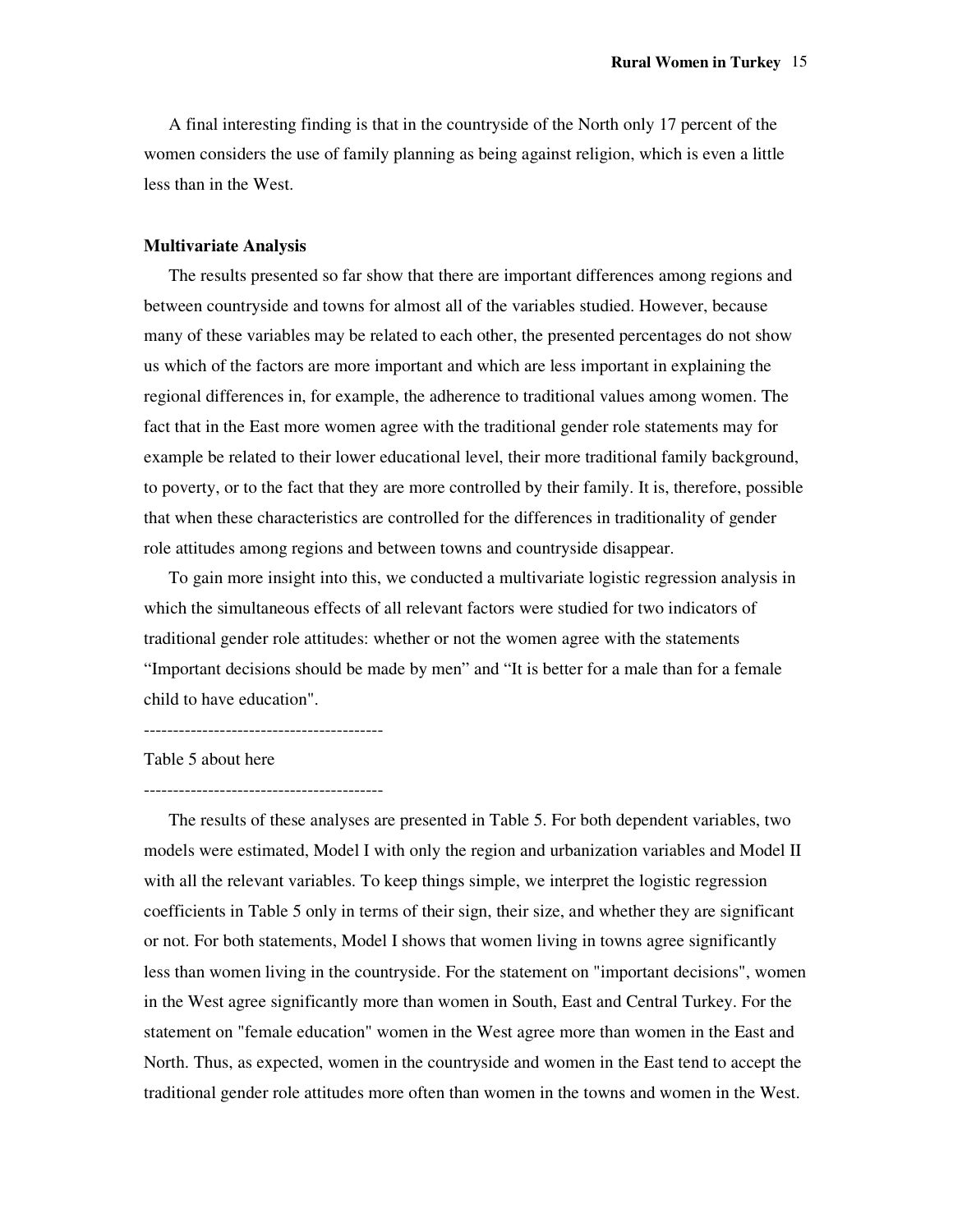When the other characteristics are included (Models II), the effect of urbanization becomes smaller but remains significantly negative. However, for region the change is a much more substantial. For "important decisions" only the difference between Central Turkey and the West remains significant. For "female education" the change is even stronger, with women in South and East Turkey agreeing significantly less with this statement than women the West. These results indicate that the regional differences in traditionality of the women found in the Models I were to a large extent caused by the differences in the distribution of other relevant characteristics of the women among the regions. Women with less education or household income and women who did not arrange their marriage themselves, at whose marriage bride money was paid, and who had only a religious marriage agree significantly more with the gender role statements than other women.

These results make clear that the reproduction of traditional gender roles goes together with women's lower education, a traditional family background and poverty. The fact that, after control for all other factors, women in the East are least traditional with regard to girl's education suggests that in regions where women are disadvantaged in many respects, there might be more awareness of the importance of education for the improvement of the situation of women than in other regions.

 Interestingly, for the statement about "important decisions" , women where husbands were away from home agreed less than other women. This finding is in line with the idea that women whose husbands are often away (as in the North) have more say in their nuclear family than women whose husbands live in the same household.

 A final important conclusion we can draw from Table 5 is that the answers of the women were probably little influenced by the presence of others during the interview. At least, the answers of women where other adults were present during the interview are not significantly different from the answers of others with similar characteristics.

#### **Conclusions**

Using national representative data for the year 1998, our study has examined differences across five regions in Turkey in terms of the impact of modernization on the position of rural women. We found important differences between women living in the countryside and women living in towns. In terms of completing primary education, for example, our results make clear that women in towns have more opportunity to go to school than women in the countryside. The countryside women in the East of Turkey are the most disadvantaged group.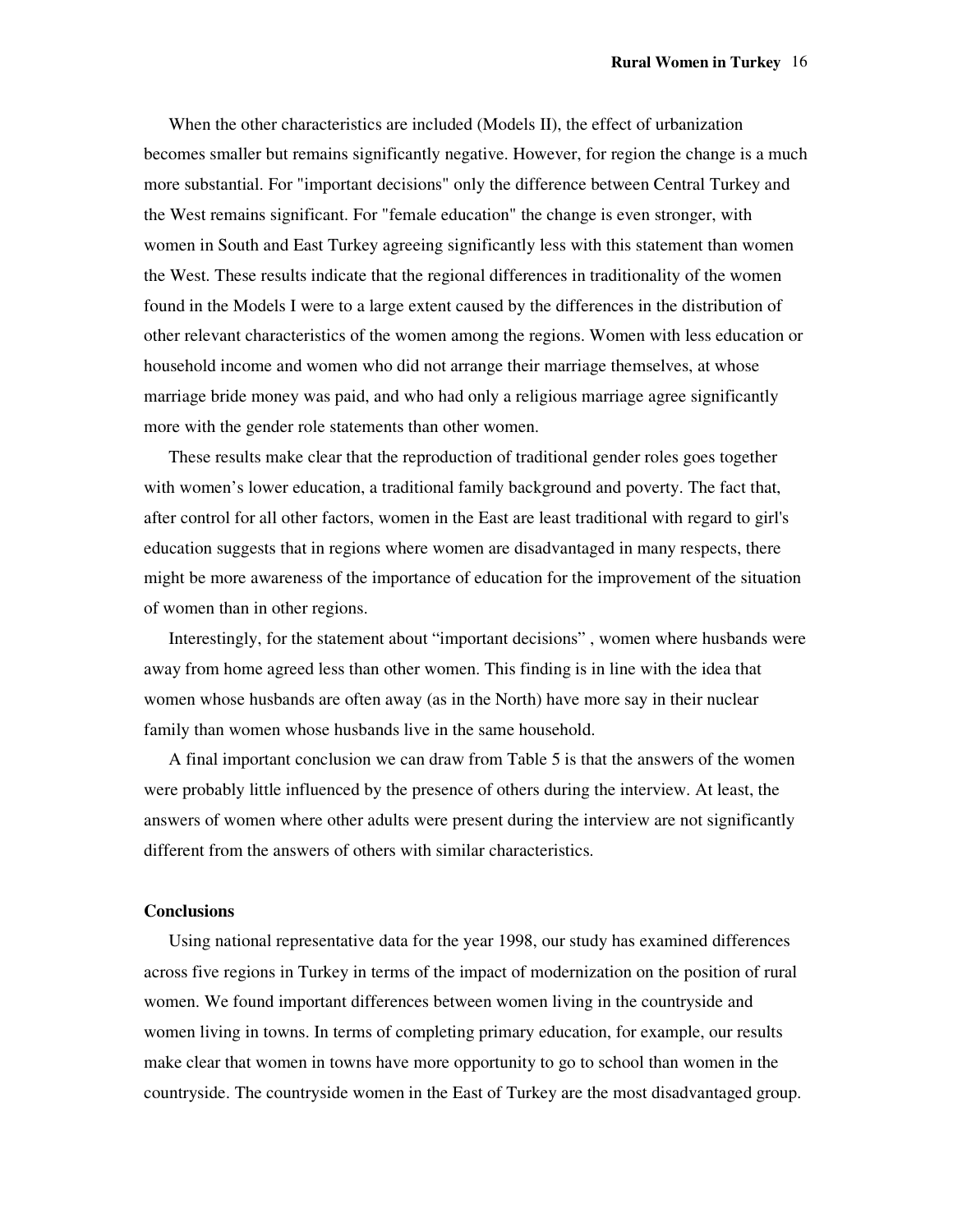Almost 64 percent of them has not completed primary education, while this is only the case with 15 percent of the countryside women in the West. There are also very striking differences between these two regions in terms of household income and number of children. In the West, families earn more and have fewer children than in the East.

Women living in towns are better off with regard to educational opportunities and household income, but at the same time they seem to be more dependent on their husbands than are countryside women, because fewer of them are gainfully employed. Of the countryside women more than half is gainfully employed whereas this is only the case for 30 percent of the town women. Of course, it should not be forgotten that women in the countryside are mostly engaged in (unpaid) farming activities. Nevertheless, regarding participating in the labor force, a clear finding of this study is that women in the towns are marginalized compared to women living in the countryside; that is, the majority of them have dropped out of the labor force and became "housewives". Generally speaking, these results confirm the WAD and GAD argument that women are marginalized during the early stages of the social development. In terms of the socio-economic differences, the gap between men and the women may temporarily widen to the disadvantage of women.

The situation of the women in the East of the country is much worse than in other regions with regard to almost all indicators of women's status used. The situation of women in this region may be particularly unfavorable because a substantial part of them is not able to speak the official and dominant Turkish language and one-third of them has not had a civil marriage, which makes them dependent on their family members and puts them in a disadvantage position in terms of legal inheritance rights.

The North of Turkey, on the one hand shows similarities with other regions, on the other hand it is different . Although this region is on the priority list for development of the Turkish State Planning Organization, the proportion of the household with a low income in the countryside is lower than in any other part of Turkey and the towns of this region rank second in this respect. This may have to do with the fact that in the North much more than elsewhere the husbands are working in non-farm occupations. Many of the husbands in the North also work away from home. This may explain the high level of labor force participation of women in the countryside of this region and the fact that almost all of these women are working in agriculture: While the husbands are away, the women are running the farm and the market activities. Another explanation may be related to the crop diversification and the natural settings of those villages. Women in the North are usually out of the house for most of the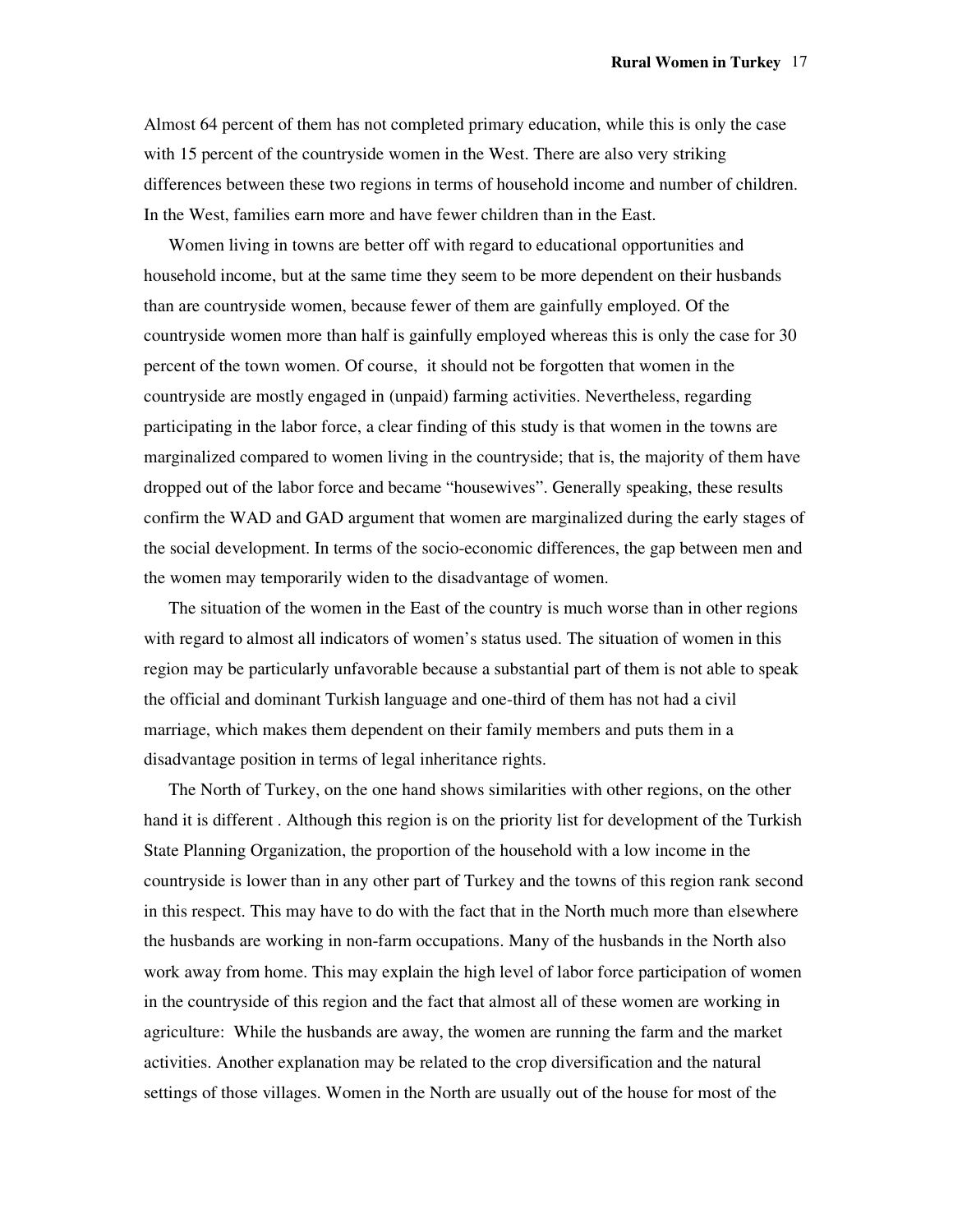year and carry out their forestry related economic activities mostly alone. Also cultural and religious differences may play a role. For example, our study indicates that in the North "only having a religious marriage ceremony" almost lost its importance and that few women consider "the use of family planning as being against religion". Depending on a field research in the Northwest of Turkey, as Chris Hann suggests that maybe in the past "Islam did not play a major part in the daily lives of most of inhabitants in this region" (cited in Ildiko Beller-Hann, 1991: 260). Also, besides Turks other ethnic groups are living in this region (e.g. Lazis, Hemsins, Georgians, Cercassians) and each of these groups has its own local language. However, according to the results of our research, unlike the Eastern Turkey (where besides Turks mostly Kurds and Arabic ethnic groups live), not speaking Turkish is not a major concern of the women in the North.

Our findings also indicate that women themselves play a central role in the reproduction of the patriarchal ideology to the next generations. About half of the countryside women and some 40 percent of the town women agrees with the statements that "important decisions should be made by men", "men are wiser than women", and "Women should not argue with men". The fact that at the same time the majority of those women disagree with the statement that "it is better for a male child to have education" might be interpreted as a "success" of the Kemalist educational reforms. Regarding women's rights, another success of these reforms is related with the prevalence of civil marriage. With the exception of the East, "only having a religious marriage ceremony" to a large extent lost its importance. This can be interpreted as a considerable improvement, because without civil marriage women have no legal inheritance rights. On the other hand, our figures make it clear that in the countryside of the East of Turkey, about one-third of the married women remain in a disadvantaged position.

Taken together, our results make clear that there are substantial differences among the regions of Turkey in many aspects of rural women's "status" and that the country still has a long way to go in the area of rural women's emancipation and empowerment.

# *References*

- Afshar, H. 1985. "The Position of Women in an Iranian Village". In *Women, Work, and Ideology in the Third World*, H.Afshar (ed.). London: Tavistock.
- Azmaz, A. 1984. Migration and Reintegration in Rural Turkey: The Role of Women Behind. Gottingen: Heredot GmbH.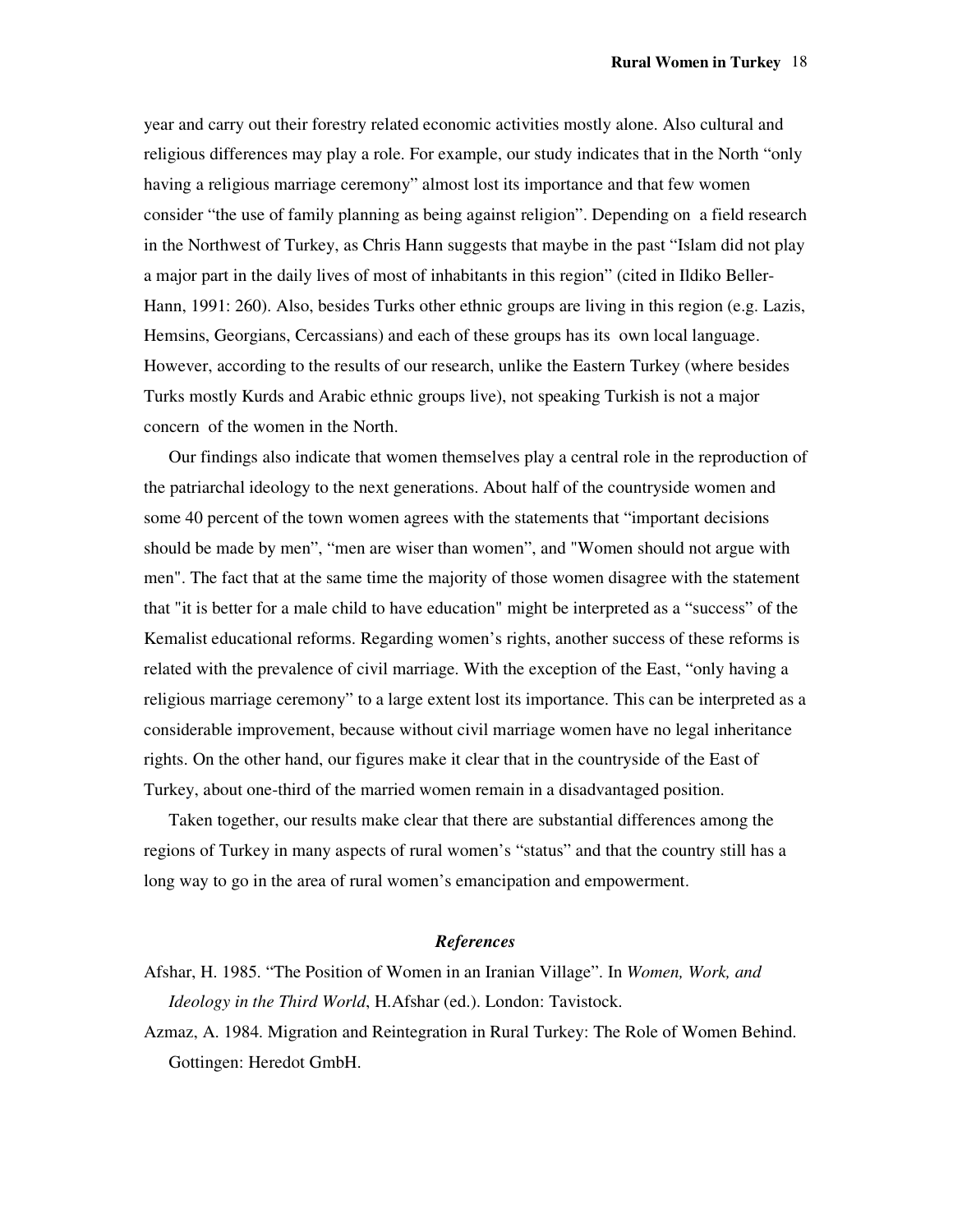- Beller- Hann, I. 1993. "Women , religion and beliefs in Northeast Turkey" in *Proceedings of the Colloqium on Popular Customs and the Monotheistic Religions in the Middle East and North Africa* edited by A. Fodor and A. Shivtiel.
- Berik, G. 1987. "From Enemy of the Spoon' to 'Factory': Women's Labor in the Carpet Weaving Industry in Rural Turkey", paper presented at Middle East Studies Association meetings, New Orleans, November 22-26.
- Boserup, E. 1970. *Women's Role in Economic Development*. New York: St. Martin's Press.

-----, 1977. "Preface". Signs. 3(1): xi-xiii.

- Browning J. 1985. *Ataturk's Legacy to the Women of Turkey*. Durham: Centre for Middle Eastern and Islamic Studies.
- DHS+. 2003 About DHS+ Surveys and Research, Available from: http://www.measuredhs.com
- Ertürk, Y. 1987. "The impact of National Integration on Rural Households in Southeastern Turkey." *Journal of Human Sciences* 6(1): 81-97.
- Finlay, B. 1989. *The Women of Azua: Work and Family in the Rural Dominican Republic*. New York, Westport, London: Prager.
- Giele, J. 1992. "Promise and Diasappointment of the Modern Era: Equality for Women, "in Women's Work and Women's Lives: *The Continuing struggle Worldwide*, H.Kahne and J.Giele 8eds.) Boulder, San Fransisco and Oxford: Westview Press.
- Gündüz-Hoşgör A.,2001 "Convergence Between Theoretical Perspectives in Women-Gender and Development Literature Regarding Women's Economic Status in the Middle East." *METU Studies in Development* 28 (1-2).
- Ilcan, S. 1994. "Peasant Struggles and Social Change: Migration, Households and Gender in Rural Turkish Society." *International Migration Review*. 28: 554 –579.
- Joekes, S.P. 1987. *Women in the World Economy: An INSTRAW Study*. New York, Oxford: Oxford University Press.
- Kandiyoti, D. 1977. "Sex Roles and Social Change: A Comparative Appraisal of Turkey's Women", in *Women and National Development*, The Wellesley Editorial Committee (eds.). Chicago: University of Chicago Press.
- ----, 1984. "Rural Transformation in Turkey and Its Implications for Women's Status", in *Women on the Move: Contemporary Changes in Family and Society*, Paris: UNESCO.
- ----, 1988. "Bargaining with Patriarchy." *Gender and Society*. 2(3): 274-289.

Mackie, M. 1991. *Gender relations in Canada*. Toronto: Butterworths.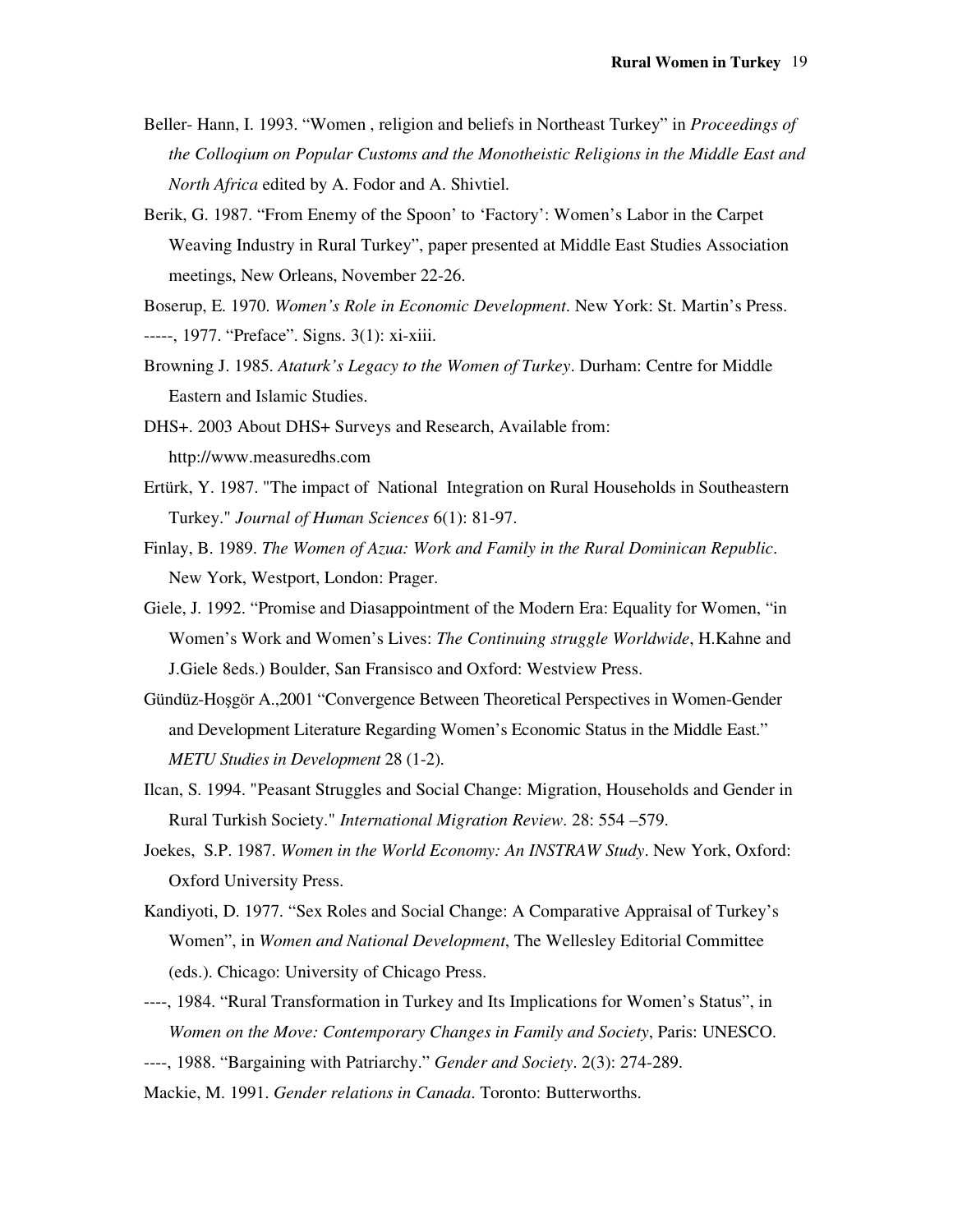- Moghadam, V.M. 1992. "Development and Women's Emancipation: Is There a Connection?" *Development and Change*. 23(4): 215-255.
- Moghadam, V. M. 1993 [2nd ed. 2003]. *Modernizing Women: Gender & Social Change in the Middle East*. Lynne Rienner Publishers: Boulder & London.
- Portes, A. 1980, "Convergencies between conflicting Theoretical Perspectives in National Development." In Herbert Blolack (ed.) *Sociological Theory and Research*. New York: Free Press.
- Rathgeber, E. 1990. "WID, WAD, GAD: Trends in Research and Practice." *The Journal of Developing Areas*. 24:489-502.

Safa, H. 1983. "Women, Production, and Reproduction in Industrial Capitalism: A Comparison of Brazilian and U.S. Factory Workers", in *Women, Men and the International Division of Labor*, J. Nash and M.P.Fernande-Kelly (eds.). Albany: SUNY.

Saffioti, H. 1978. *Women in Class Society*. New York: Monthly Review Press.

Smits J. and Gündüz-Hoşgör A. 2003 "Linguistic Capital: Language as a Socio-economic

Resource Among Kurdish and Arabic Women in Turkey", *Ethnic and Racial Studies*. 26:

SIS, State Institute of Statistics. 1994. *Statistical Indicators: 1923-1992*. Ankara: SIS Press.

SPO, State Planning Organization. 1998 Available from: http://www.spo.gov.tr

Taplin, R. 1989. *Economic Development and the Role of Women*. Great Britain: Gower Publishing Company Limited.

- Tan, M. 1981. "Atatürk'cü Düşünüş ve Karma Eğitim". Proceedings of the International Conference on Atatürk. Paper no:61. vol.3. Boğaziçi University, November 9-13, Bebek. Istanbul: Boğaziçi Üniversitesi Matbaası.
- TDHS. 1999 '*Demographic and Health Survey 1998, Turkey*', Ankara: Hacettepe University Institute of Population Studies and MEASURE DHS+ Macro International Inc. Press.
- Tunaligil, B.G. 1980. "Tarimsal Mekanizasyonda Isgücü Yönünde Kadin", Uluslararasi Tarimsal Mekanizasyon ve Enerji Sempozyumu. Ankara: Ankara Üniversitesi Basimevi
- Ward, K.B. 1984. *Women in the World System: Its Impact on Status and Fertility*. New York: Praeger Press.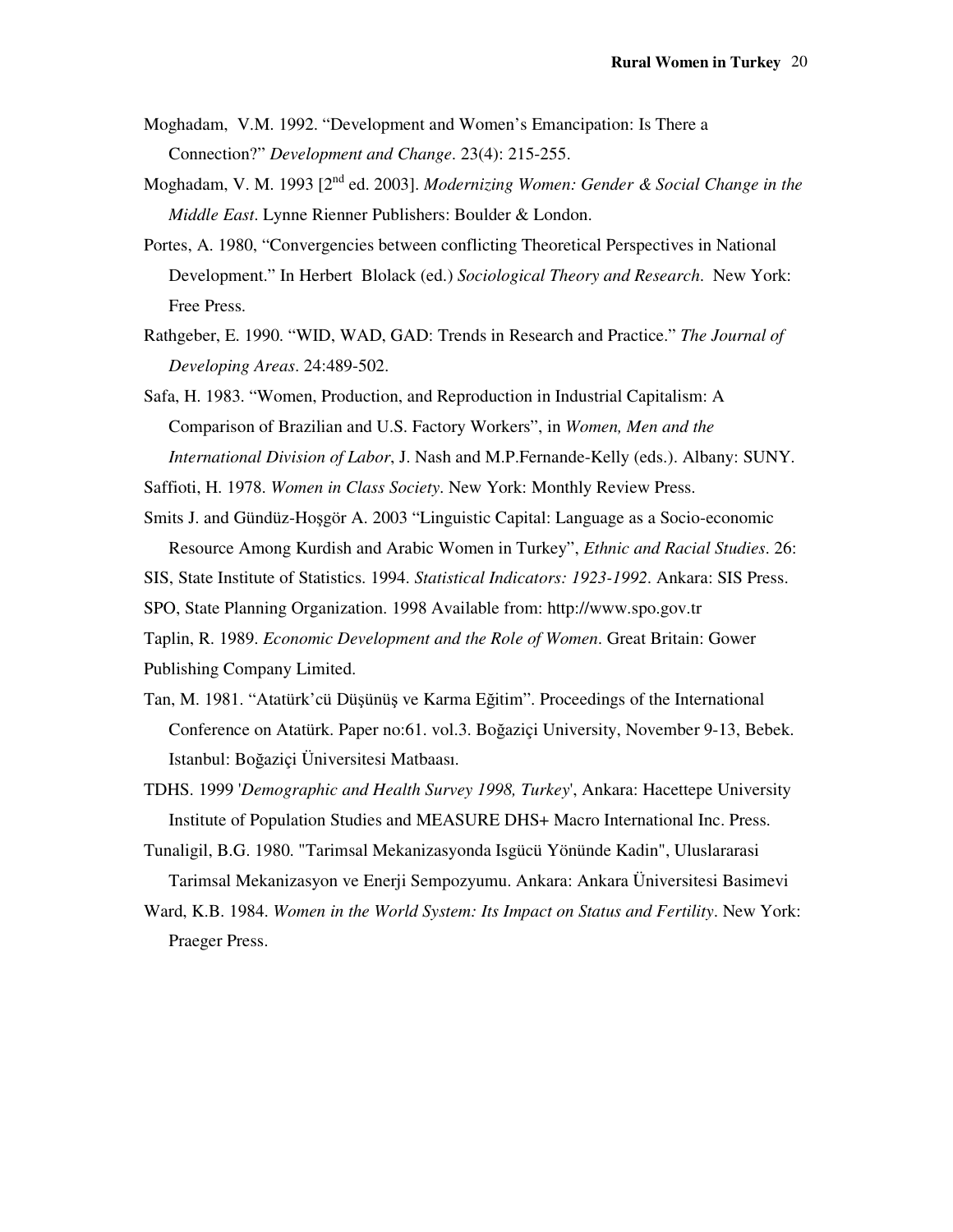|                                                |         | South | East | Center | North | West | All  | N    |
|------------------------------------------------|---------|-------|------|--------|-------|------|------|------|
| Education less than primary                    | Country | 36.9  | 63.5 | 24.4   | 39.0  | 15.4 | 34.6 | 2016 |
|                                                | Town    | 29.8  | 51.1 | 22.9   | 24.0  | 13.6 | 25.4 | 885  |
| Reads easily                                   | Country | 59.3  | 31.6 | 66.1   | 60.1  | 78.7 | 59.7 | 2013 |
|                                                | Town    | 69.2  | 48.2 | 69.5   | 72.8  | 85.0 | 71.5 | 882  |
| Housewife                                      | Country | 49.2  | 73.2 | 43.5   | 30.3  | 34.8 | 47.0 | 2012 |
|                                                | Town    | 80.8  | 76.6 | 66.2   | 61.0  | 69.5 | 70.4 | 882  |
| Employed in nonfarm occupations                | Country | 17.2  | 13.8 | 14.1   | 7.9   | 24.1 | 16.1 | 1066 |
|                                                | Town    | 68.0  | 56.3 | 33.8   | 43.9  | 70.1 | 53.4 | 262  |
| Education husbands less than primary           | Country | 10.9  | 27.5 | 5.2    | 11.8  | 11.0 | 13.0 | 2005 |
|                                                | Town    | 8.4   | 16.9 | 8.9    | 5.8   | 3.5  | 7.9  | 882  |
| Husband employed in farming                    | Country | 43.8  | 44.4 | 46.6   | 24.7  | 42.3 | 41.8 | 2009 |
|                                                | Town    | 12.6  | 9.0  | 17.8   | 2.9   | 5.7  | 10.0 | 871  |
| Households Income < 50 Million TL              | Country | 46.3  | 51.4 | 41.9   | 25.8  | 30.6 | 39.9 | 1991 |
|                                                | Town    | 29.2  | 33.6 | 31.4   | 16.3  | 6.9  | 21.9 | 873  |
| Speaks no Turkish                              | Country | 4.1   | 33.0 | 0.0    | 0.4   | 0.4  | 7.8  | 2014 |
|                                                | Town    | 3.8   | 16.8 | 0.0    | 0.0   | 0.0  | 3.2  | 882  |
| Reads a newspaper at least once a week Country |         | 8.1   | 4.6  | 11.0   | 14.7  | 22.0 | 12.1 | 2011 |
|                                                | Town    | 27.5  | 11.7 | 14.6   | 29.8  | 42.5 | 26.8 | 883  |
| Always lived in this place                     | Country | 49.8  | 48.2 | 50.5   | 51.7  | 43.7 | 48.6 | 1837 |
|                                                | Town    | 32.2  | 33.3 | 23.9   | 19.4  | 21.4 | 25.2 | 825  |

Table 1. Socio-economic characteristics of married country women and town women in Turkey in 1998 (figures are percentages of women with the respective characteristic)

Table 2. Gender role attitudes of married country women and town women in Turkey in 1998 (figures are percentages of women who agree with the statement)

|                                                 |         | South | East | Center | North | West | All  | N    |
|-------------------------------------------------|---------|-------|------|--------|-------|------|------|------|
| Important decisions should be made by men       | Country | 53.6  | 57.9 | 58.0   | 49.8  | 46.9 | 53.8 | 1965 |
|                                                 | Town    | 41.1  | 45.8 | 50.9   | 36.6  | 28.9 | 39.8 | 869  |
| Men are wiser than women                        | Country | 46.8  | 59.2 | 48.3   | 46.7  | 43.1 | 49.1 | 1914 |
|                                                 | Town    | 29.5  | 37.1 | 51.6   | 26.0  | 22.6 | 33.7 | 852  |
| Women should not arque with men                 | Country | 65.5  | 61.1 | 68.1   | 69.4  | 51.8 | 62.7 | 1953 |
|                                                 | Town    | 51.6  | 50.4 | 59.9   | 49.0  | 37.1 | 48.5 | 854  |
| It is better for a male child to have education | Country | 32.8  | 41.1 | 34.3   | 40.5  | 34.8 | 36.5 | 1983 |
|                                                 | Town    | 17.8  | 26.1 | 25.6   | 19.6  | 14.6 | 20.3 | 868  |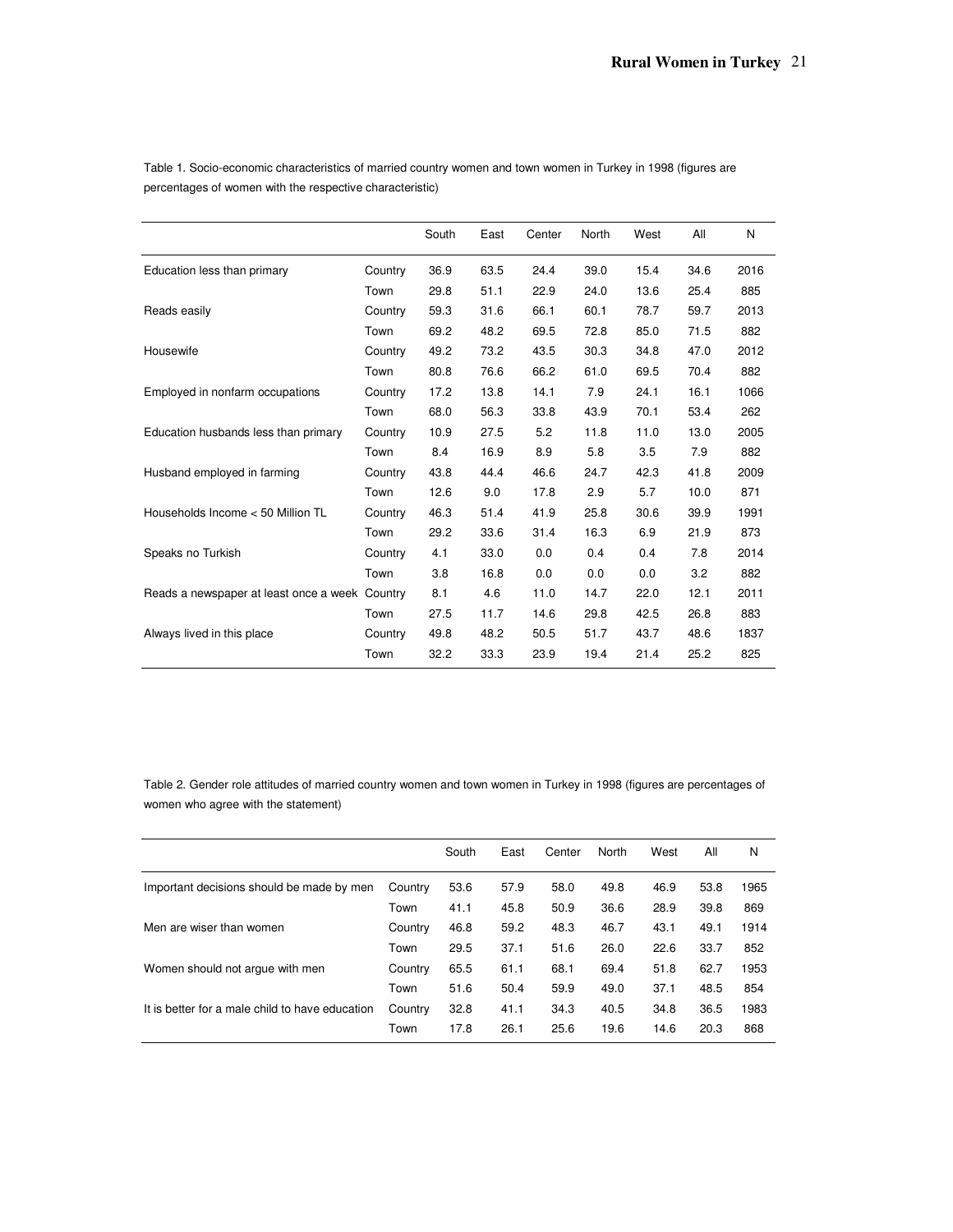|                                     |         | South | East | Center | North | West | All  | N    |
|-------------------------------------|---------|-------|------|--------|-------|------|------|------|
| Married below age 16                | Country | 20.2  | 32.9 | 19.8   | 17.3  | 16.3 | 21.6 | 2013 |
|                                     | Town    | 14.6  | 26.3 | 17.2   | 12.5  | 9.1  | 15.1 | 883  |
| Family relationship with husband    | Country | 33.7  | 40.2 | 31.4   | 27.9  | 13.2 | 29.1 | 2015 |
|                                     | Town    | 22.1  | 36.5 | 27.0   | 18.3  | 11.2 | 21.6 | 884  |
| Couple arranged marriage themselves | Country | 23.2  | 29.6 | 26.8   | 27.6  | 34.9 | 28.8 | 2015 |
|                                     | Town    | 38.5  | 33.6 | 25.2   | 35.6  | 42.5 | 35.3 | 882  |
| Brides money paid                   | Country | 19.0  | 67.1 | 32.7   | 33.3  | 16.9 | 34.6 | 1998 |
|                                     | Town    | 18.5  | 45.9 | 26.6   | 15.5  | 9.6  | 21.6 | 872  |
| Only religious marriage ceremony    | Country | 11.1  | 34.6 | 9.9    | 4.1   | 2.0  | 12.8 | 2016 |
|                                     | Town    | 4.6   | 21.9 | 2.6    | 1.9   | 2.8  | 5.9  | 884  |

Table 3. Traditionality in marriage of married country women and town women in Turkey in 1998 (figures are percentages of women with the respective characteristic)

Table 4. Attitudes towards family planning of married country women and town women in Turkey in 1998 (figures are percentages of women with the respective characteristic or who agree with the statement)

|                                                               |         | South | East | Center | North | West | All  | N    |
|---------------------------------------------------------------|---------|-------|------|--------|-------|------|------|------|
| Respondent approves of family planning                        | Country | 92.3  | 79.1 | 95.0   | 91.6  | 96.0 | 91.2 | 1876 |
|                                                               | Town    | 94.1  | 83.2 | 97.2   | 95.9  | 96.8 | 94.5 | 832  |
| Husband approves of family planning                           | Country | 84.9  | 70.5 | 89.0   | 82.5  | 90.3 | 84.1 | 1726 |
|                                                               | Town    | 86.6  | 73.9 | 90.5   | 89.8  | 92.7 | 88.1 | 773  |
| Use of family planning is against religion                    | Country | 23.6  | 46.9 | 20.3   | 17.4  | 17.9 | 25.7 | 1773 |
|                                                               | Town    | 13.9  | 38.3 | 20.3   | 12.9  | 5.9  | 16.8 | 788  |
| No family planning method used                                | Country | 47.1  | 69.9 | 37.4   | 39.3  | 28.0 | 44.0 | 2015 |
|                                                               | Town    | 41.2  | 57.7 | 36.3   | 32.0  | 30.4 | 37.9 | 883  |
| Has five or more children                                     | Country | 25.6  | 41.1 | 18.2   | 29.2  | 12.1 | 24.3 | 2014 |
|                                                               | Town    | 16.8  | 29.0 | 13.2   | 13.5  | 5.3  | 13.7 | 885  |
| Unhappy if would become pregnant                              | Country | 69.1  | 79.0 | 74.7   | 79.7  | 73.9 | 75.2 | 1598 |
|                                                               | Town    | 72.7  | 73.8 | 85.6   | 76.3  | 68.1 | 75.1 | 695  |
| Husbands wants more children than wife                        | Country | 17.6  | 29.6 | 18.5   | 17.9  | 13.7 | 19.6 | 1837 |
|                                                               | Town    | 21.7  | 36.3 | 14.3   | 18.2  | 15.1 | 19.5 | 806  |
| Wife wants more children than husband                         | Country | 16.4  | 13.7 | 12.9   | 13.1  | 13.0 | 13.6 | 1837 |
|                                                               | Town    | 17.4  | 12.9 | 13.8   | 14.1  | 17.4 | 15.4 | 806  |
| Finds family planning info in high schools acceptable Country |         | 89.4  | 70.7 | 89.5   | 88.1  | 90.0 | 85.7 | 1781 |
|                                                               | Town    | 91.5  | 78.0 | 92.4   | 90.7  | 93.5 | 90.4 | 819  |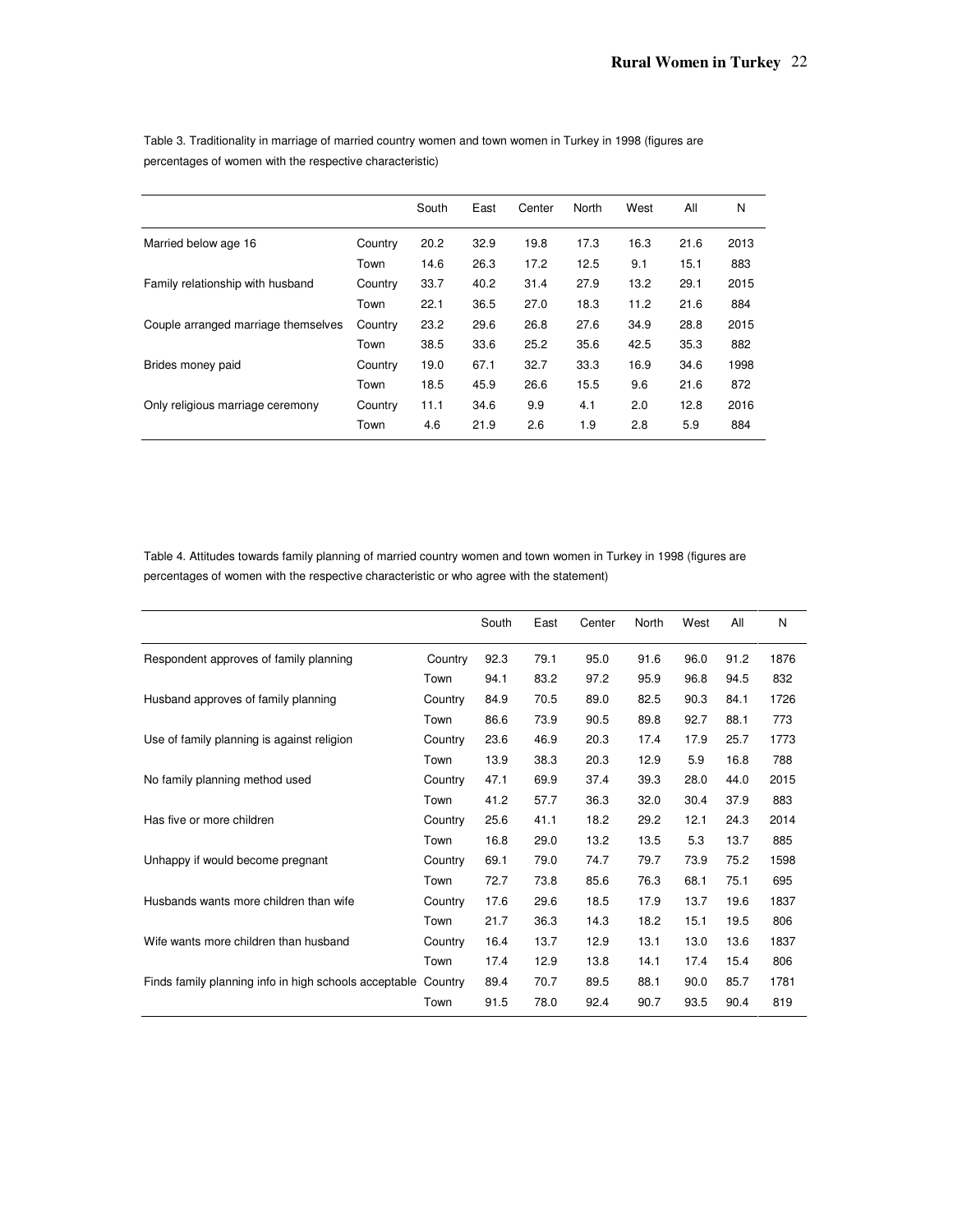|                                       | Important decisions should<br>be made by men |            | child to have education | Better for male than for female |  |
|---------------------------------------|----------------------------------------------|------------|-------------------------|---------------------------------|--|
|                                       | Model I                                      | Model II   | Model I                 | Model II                        |  |
| Intercept                             | $-0.22**$                                    | $0.71***$  | $-0.73**$               | 0.19                            |  |
| Age                                   |                                              | 0.00       |                         | 0.00                            |  |
| Education                             |                                              |            |                         |                                 |  |
| None                                  |                                              | Reference  |                         | Reference                       |  |
| Incomplete primary                    |                                              | $-0.41*$   |                         | $-0.04$                         |  |
| Completed primary                     |                                              | $-0.66**$  |                         | $-0.72**$                       |  |
| More than primary                     |                                              | $-1.95**$  |                         | $-1.97**$                       |  |
| Household income                      |                                              |            |                         |                                 |  |
| <50 million TL                        |                                              | Reference  |                         | Reference                       |  |
| 50-100 million TL                     |                                              | $-0.18$    |                         | $-0.38**$                       |  |
| >50 million TL                        |                                              | $-0.47**$  |                         | $-0.57**$                       |  |
| Woman employed in nonfarm occupation  |                                              | $-0.11$    |                         | $-0.19$                         |  |
| Others present during interview       |                                              | 0.17       |                         | $-0.07$                         |  |
| Husband away from home                |                                              | $-0.31*$   |                         | 0.16                            |  |
| Wife related to husband               |                                              | 0.15       |                         | 0.08                            |  |
| Couple arranged marriage themselves   |                                              | $-0.23**$  |                         | $-0.30**$                       |  |
| Brides money paid at marriage         |                                              | $0.20*$    |                         | $0.37**$                        |  |
| Married below age 16                  |                                              | 0.13       |                         | 0.11                            |  |
| Only religious marriage               |                                              | $0.40**$   |                         | $0.33*$                         |  |
| Living in town instead of countryside | $-0.51**$                                    | $-0.26**$  | $-0.78**$               | $-0.51**$                       |  |
| Region                                |                                              |            |                         |                                 |  |
| West                                  | Reference                                    | Reference  | Reference               | Reference                       |  |
| South                                 | $0.36**$                                     | 0.15       | $-0.01$                 | $-0.35*$                        |  |
| East                                  | $0.54***$                                    | $-0.10$    | $0.39**$                | $-0.44**$                       |  |
| Central                               | $0.61**$                                     | $0.45**$   | 0.16                    | $-0.19$                         |  |
| <b>North</b>                          | 0.20                                         | 0.02       | $0.30*$                 | 0.04                            |  |
| N-Total                               | 3000                                         | 2804       | 3028                    | 2804                            |  |
| N-Agrees with statement               | 1404                                         | 1319       | 901                     | 833                             |  |
| Model Chi-Square (DF)                 | 87.2(5)                                      | 354.0 (19) | 90.7(5)                 | 325.6 (19)                      |  |

Table 5: Logistic regression coefficients of selected independent variables on agreement of Turkish women with two gender role statements

 $*$  p<0.05  $*$  p<0.01